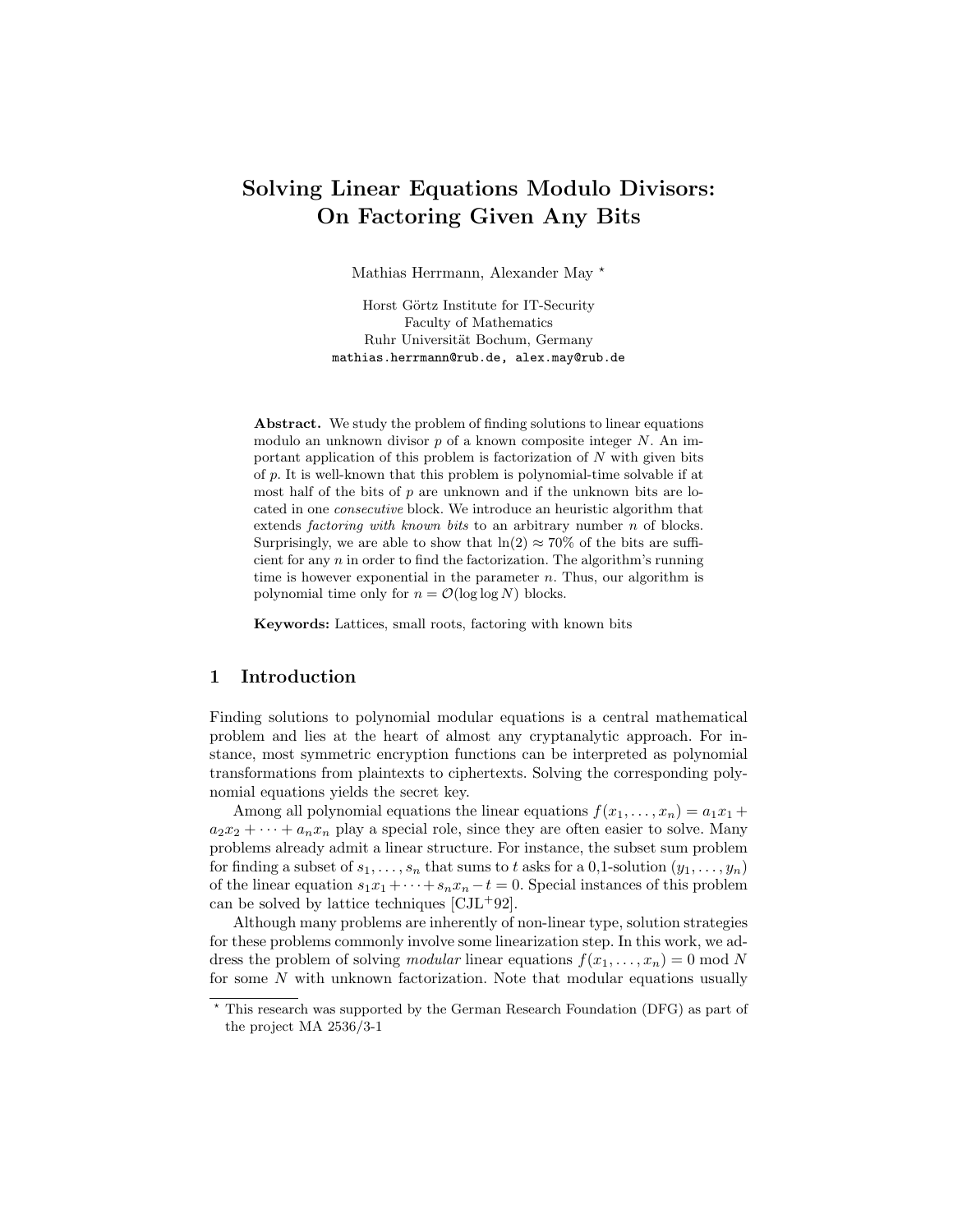have many solutions  $(y_1, \ldots, y_n) \in \mathbb{Z}_N^n$ . An easy counting argument however shows that one can expect a unique solution whenever the product of the unknowns is smaller than the modulus - provided the coefficients  $a_i$  are uniformly distributed in  $\mathbb{Z}_N$ . More precisely, let  $X_i$  be upper bounds such that  $|y_i| \leq X_i$ for  $i = 1...n$ . Then one can roughly expect a unique solution whenever the condition  $\prod_i X_i \leq N$  holds.

It is folklore knowledge that under the same condition  $\prod_i X_i \leq N$  the unique solution  $(y_1, \ldots, y_n)$  can heuristically be recovered by computing a shortest vector in an n-dimensional lattice. In fact, this approach lies at the heart of many cryptanalytic results (see e.g. [GM97,NS01,Ngu04,BM06]). If in turn we have  $\prod_i X_i \geq N^{1+\epsilon}$  then the linear equation usually has  $N^{\epsilon}$  many solutions, which is exponential in the bit-size of  $N$ . So there is no hope to find efficient algorithms that in general improve on this bound, since one cannot even output all roots in polynomial time.

In the late 80's, Hastad [Has88] and Toffin, Girault, Vallée [GTV88] extended the lattice-based approach for linear equations to modular univariate monic polynomials  $f(x) = a_0 + a_1x + \cdots + a_{\delta-1}x^{\delta-1} + x^{\delta}$ . In 1996, Coppersmith [Cop96b] further improved the bounds of [Has88,GTV88] to  $|x_0| \leq N^{\frac{1}{\delta}}$ for lattice-based solutions that find small roots of  $f(x)$ . For modular univariate polynomials  $f(x)$  there are again counting arguments that show that this bound cannot be improved in general. Even more astonishing than the improved bound is the fact that Coppersmith's method does neither rely on a heuristic nor on the computation of a shortest vector, but provably provides all roots smaller than this bound and runs in polynomial time using the  $L^3$  algorithm [LLL82].

In the same year, Coppersmith [Cop96a] formulated another rigorous method for bivariate polynomials  $f(x, y)$ , see also [Cor07]. This method has several nice applications, most notably the problem of factoring with high bits known and also an algorithm that shows the deterministic polynomial time equivalence of factoring and computing the RSA secret key [May04,CM07]. In the factoring with high bits known problem, one is given an RSA modulus  $N = pq$  and an approximation  $\tilde{p}$  of p. This enables to compute an approximation  $\tilde{q}$  of q, which leads to the bivariate polynomial equation  $f(x, y) = (\tilde{p} + x)(\tilde{q} + y) - N$ . Finding the unique solution in turn enables to factor. Coppersmith showed that this can be done in polynomial time given  $50\%$  of the bits of p and thereby improved upon a result from Rivest and Shamir [RS85], who required 60% of the bits of p. Using an oracle that answers arbitrary questions instead of returning bits of the prime factor, Maurer [Mau95] presented a probabilistic algorithm based on elliptic curves, that factors an integer  $N$  in polynomial time making at most  $\epsilon \log N$  oracle queries for any  $\epsilon > 0$ .

In 2001, Howgrave-Graham [HG01] gave a reformulation of the factoring with high bits known problem, showing that the remaining bits of  $p$  can be recovered if  $gcd(\tilde{p} + x, N)$  is sufficiently large. This can also be stated as finding the root of the linear monic polynomial  $f(x) = \tilde{p} + x \mod p$  where  $p \geq N^{\beta}$  for some  $0 < \beta \leq 1$ . Later, this was generalized by May [May03] to arbitrary monic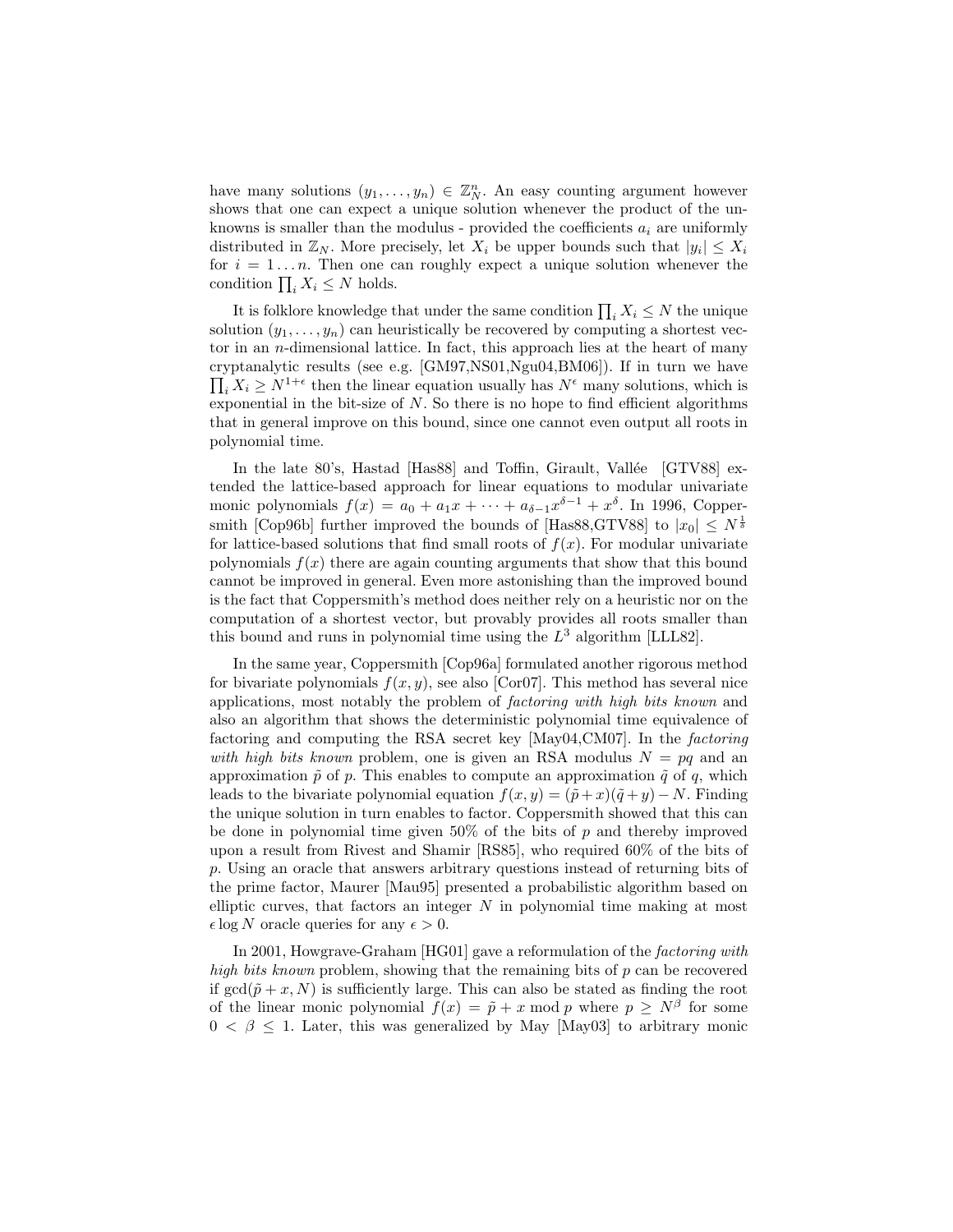modular polynomials of degree  $\delta$  which results in the bound  $|x_0| \leq N^{\frac{\beta^2}{\delta}}$ . The result for *factoring with high bits known* follows for the choice  $\beta = \frac{1}{2}$ ,  $\delta = 1$ .

Notice that in the factoring with high bits known problem, the unknown bits have to be in one consecutive block of bits. This variant of the factorization problem is strongly motivated by side-channel attacks that in most cases enable an attacker to recover some of the bits of the secret key. The attacker is then left with the problem of reconstructing the whole secret out of the obtained partial information. Unfortunately, the unknown part is in general not located in one consecutive bit block but widely spread over the whole bit string. This raises the question whether we can sharpen our tools to this general scenario.

Our contribution: We study the problem of finding small roots of linear modular polynomials  $f(x_1, ..., x_n) = a_1x_1 + a_2x_2 + ... + a_nx_n + a_{n+1} \mod p$  for some unknown  $p \geq N^{\beta}$  that divides the known modulus N. This enables us to model the problem of factoring with high bits known to an arbitrary number n of unknown blocks. Namely, if the k-th unknown block starts in the  $\ell$ -th bit position we choose  $a_k = 2^{\ell}$ .

We are able to show an explicit bound for the product  $\prod_i X_i = N^{\gamma}$ , where  $\gamma$  is a function in  $\beta$  and n. For the special case in which  $p = N$ , i.e.  $\beta = 1$ and the modulus  $p$  is in fact known, we obtain the previously mentioned folklore bound  $\prod_i X_i \leq N$ . Naturally, the larger the number n of blocks, the smaller is the bound for  $\prod_i X_i$  and the larger is the running time of our algorithm. In other words, the larger the number of blocks, the more bits of  $p$  we do have to know in the factoring with known bits problem. What is really surprising about our lattice-based method is that even for an arbitrary number n of blocks, our algorithm still requires only a constant fraction of the bits of p. More precisely, a fraction of  $ln(2) \approx 70\%$  of p is always sufficient to recover p.

Unfortunately, the running time for our algorithm heavily depends on  $n$ . Namely, the dimension of the lattice basis that we have to  $L^3$ -reduce grows exponentially in n. Thus, our algorithm is polynomial time only if  $n = \mathcal{O}(\log \log N)$ . For larger values of n, our algorithm gets super-polynomial. To the best of our knowledge state-of-the-art general purpose factorization algorithms like the GNFS cannot take advantage of extra information like given bits of one of the prime factors. Thus, our algorithm still outperforms the GNFS for the factoring with known bits problem provided that  $n = o(\log^{\frac{1}{3}} N \log \log^{\frac{2}{3}} N)$ .

 $\prod_i X_i \leq N^{\gamma}$  that holds no matter how the size of the unknowns are distributed We would like to notice that our analysis for arbitrary  $n$  yields a bound among the  $X_i$ . In case the  $X_i$  are of strongly different sizes, one might even improve on the bound  $N^{\gamma}$ . For our starting point  $n = 2$ , we sketch such a general analysis for arbitrary sizes of  $X_1, X_2$ . The analysis shows that the bound for the product  $X_1X_2$  is minimal when  $X_1 = X_2$  and that it converges to the known Coppersmith result  $N^{\frac{1}{4}}$  in the extreme case, where one of the  $X_i$  is set to  $X_i = 1$ .

Notice that if one of the upper bounds is set to  $X_i = 1$  then the bivariate linear equation essentially collapses to a univariate equation. In this case, we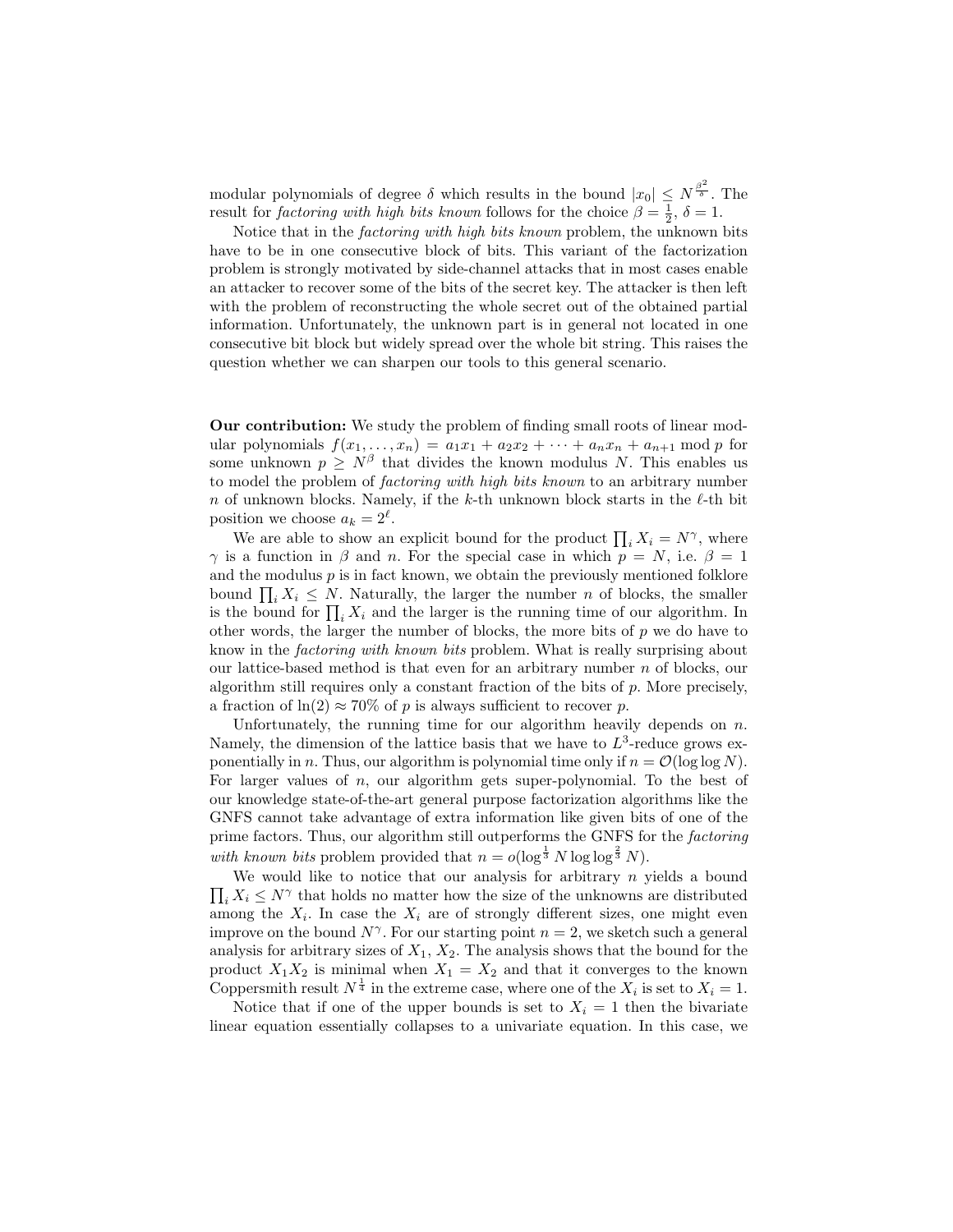also obtain the bound  $N^{\frac{1}{4}}$  for the *factoring with known bits* problem. Thus, our algorithm does not only include the folklore bound as a special case but also the Coppersmith bound for univariate linear modular equations.

As our lattice-based algorithm eventually outputs multivariate polynomials over the integers, we are using a well-established heuristic [Cop97,BD00] for extracting the roots. We show experimentally that this heuristic works well in practice and always yielded the desired factorization. In addition to previous papers that proposed to use resultant or Gröbner basis computations, we use the multidimensional Newton method from numerical mathematics to efficiently extract the roots.

The paper is organized as follows. Section 2 recalls basic lattice theory. In Section 3 we give the analysis of bivariate linear equations modulo an unknown divisor. As noticed before, we prove a general bound that holds for all distributions of  $X_1, X_2$  as well as sketch an optimized analysis for strongly unbalanced  $X_1, X_2$ . Section 4 generalizes the analysis to an arbitrary number *n* of variables. Here, we also establish the  $ln(2) \approx 70\%$  result for *factoring with known bits*. We experimentally verify the underlying heuristic in Section 5.

### 2 Preliminaries

Let  $b_1, \ldots, b_k$  be linearly independent vectors in  $\mathbb{R}^n$ . Then the *lattice* spanned by  $b_1, \ldots, b_k$  is the set of all integer linear combinations of  $b_1, \ldots, b_k$ . We call  $b_1, \ldots, b_k$  a basis of L. The integer k is called the *dimension* or rank of the lattice and we say that the lattice has full rank if  $k = n$ .

Every nontrivial lattice in  $\mathbb{R}^n$  has infinitely many bases, therefore we seek for good ones. The most important quality measure is the length of the basis vectors which corresponds to the basis vectors' orthogonality. A famous theorem of Minkowski [Min10] relates the length of the shortest vector in a lattice to the determinant:

**Theorem 1 (Minkowski)** In an  $\omega$ -dimensional lattice, there exists a non-zero vector v with

$$
||v|| \le \sqrt{\omega} \det(L)^{\frac{1}{\omega}}.
$$
 (1)

In lattices with fixed dimension we can efficiently find a shortest vector, but for arbitrary dimensions, the problem of computing a shortest vector is known to be NP-hard under randomized reductions [Ajt98]. The  $L^3$  algorithm, however, computes in polynomial time an approximation of the shortest vector, which is sufficient for many applications. The basis vectors of an  $L^3$ -reduced basis fulfill the following property (for a proof see e.g. [May03]).

**Theorem 2** ( $L^3$ ) Let L be an integer lattice of dimension  $\omega$ . The  $L^3$  algorithm outputs a reduced basis spanned by  $\{v_1, \ldots, v_\omega\}$  with

$$
||v_1|| \le ||v_2|| \le \ldots \le ||v_i|| \le 2^{\frac{\omega(\omega - i)}{4(\omega + 1 - i)}} \det(L)^{\frac{1}{\omega + 1 - i}}, \quad i = 1, \ldots, \omega \qquad (2)
$$

in polynomial time.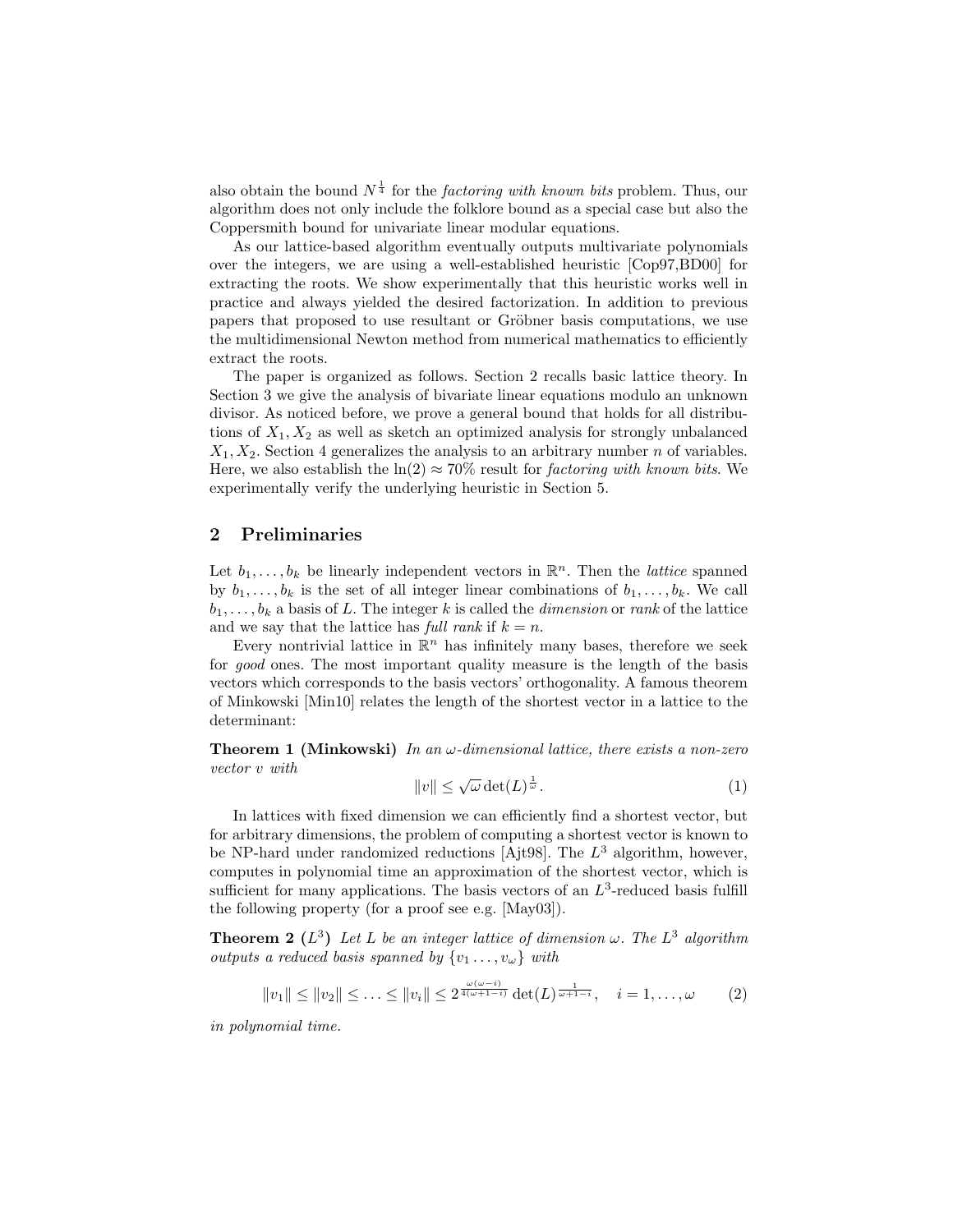The underlying idea of Coppersmith's method for finding small roots of polynomial equations is to reduce the problem of finding roots of  $f(x_1, \ldots, x_n)$  mod p to finding roots over the integers. Therefore, one constructs a collection of polynomials that share a common root modulo  $p^m$  for some well-chosen integer m. Then one finds an integer linear combination which has a sufficiently small norm. The search for such a small norm linear combination is done by defining a lattice basis via the polynomials' coefficient vectors. An application of  $L^3$  yields a small norm coefficient vector that corresponds to a small norm polynomial.

The following lemma due to Howgrave-Graham [HG97] gives a sufficient condition under which modular roots are also roots over  $\mathbb Z$  and quantifies the term sufficiently small.

**Lemma 1** Let  $g(x_1, \ldots, x_n) \in \mathbb{Z}[x_1, \ldots, x_n]$  be an integer polynomial with at most  $\omega$  monomials. Suppose that

1.  $g(y_1,..., y_n) = 0 \text{ mod } p^m$  for  $|y_1| \leq X_1,..., |y_n| \leq X_n$  and 2.  $||g(x_1X_1, \ldots, x_nX_n)|| < \frac{p^m}{\sqrt{\omega}}$ 

Then  $g(y_1, \ldots, y_n) = 0$  holds over the integers.

Our approach relies on heuristic assumptions for computations with multivariate polynomials.

Assumption 1 Our lattice-based construction yields algebraically independent polynomials. The common roots of these polynomials can be efficiently computed using numerical methods.

The first part of Assumption 1 assures that the constructed polynomials allow for extracting the common roots, while the second part assures that we are able to compute these common roots efficiently. We would like to point out that our subsequent complexity considerations solely refer to our latticebased construction, that turns a linear polynomial  $f(x_1, \ldots, x_n)$  mod p into n polynomials over the integers. We assume that the running time for extracting the desired root out of these  $n$  polynomials is negligible compared to the time complexity of the lattice construction. We verify this experimentally in Section 5. Usually, our method yields more than  $n$  polynomials, so one can make use of additional polynomials as well.

## 3 Bivariate Linear Equations

The starting point of our analysis are bivariate linear modular equations  $f(x_1, x_2) = a_1x_1 + a_2x_2 + a_3$  mod p. The parameter p is unknown, we only know a multiple N of p, and the parameter  $\beta$  that quantifies the size relation  $p \geq N^{\beta}$ . Let  $X_1, X_2$  be upper bounds on the desired solution  $y_1, y_2$ , respectively. Moreover, we require that our linear polynomial is monic with respect to one of the variables, i.e. either  $a_1 = 1$  or  $a_2 = 1$ . This is usually not a restriction, since we could e.g. multiply  $f(x_1, x_2)$  by  $a_1^{-1}$  mod N. If this inverse does not exist, we can factorize N.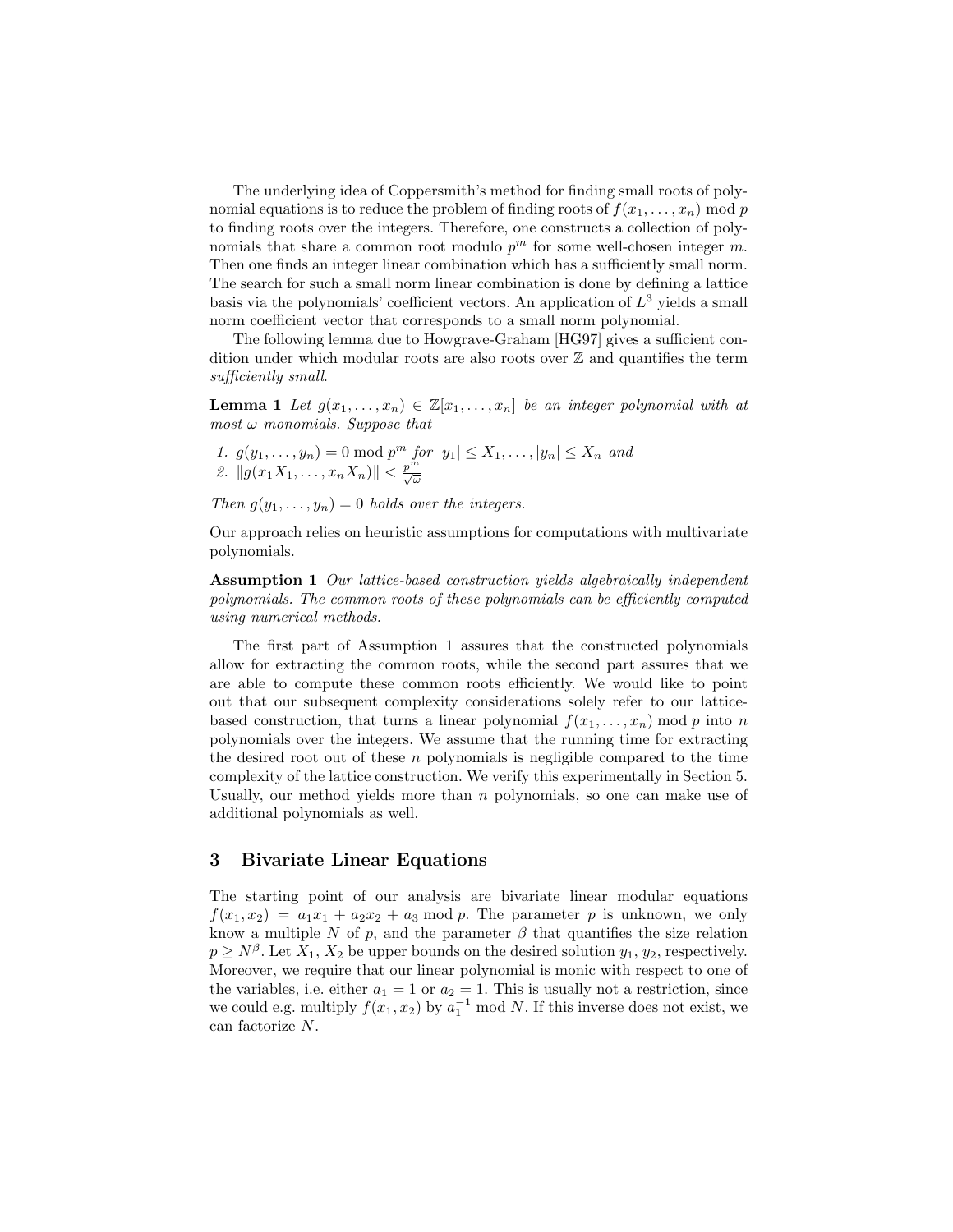In the following theorem, we give an explicit bound on  $X_1X_2$  under which we can find two polynomials  $g_1(x_1, x_2)$  and  $g_2(x_1, x_2)$  that evaluate to zero at all small points  $(y_1, y_2)$  with  $|y_1 y_2| \leq X_1 X_2$ . Under the heuristic that  $g_1$  and  $g_2$ are algebraically independent, all roots smaller than  $X_1X_2$  can be recovered by standard methods over the integers.

**Theorem 3** Let  $\epsilon > 0$  and let N be a sufficiently large composite integer with a divisor  $p \geq N^{\beta}$ . Furthermore, let  $f(x_1, x_2) \in \mathbb{Z}[x_1, x_2]$  be a linear polynomial in two variables. Under Assumption 1, we can find all solutions  $(y_1, y_2)$  of the equation  $f(x_1, x_2) = 0 \text{ mod } p$  with  $|y_1| \le N^{\gamma}$  and  $|y_2| \le N^{\delta}$  if

$$
\gamma + \delta \le 3\beta - 2 + 2(1 - \beta)^{\frac{3}{2}} - \epsilon \tag{3}
$$

The algorithm's time and space complexity is polynomial in  $\log N$  and  $\epsilon^{-1}$ .

Before we provide a proof for Theorem 3, we would like to interpret its implications. Notice that Theorem 3 yields in the special case  $\beta = 1$  the bound  $X_1X_2 \leq N^{1-\epsilon}$  that corresponds to the folklore bound for linear equations. Since we are unaware of a good reference for the folklore method in the cryptographic literature, we briefly sketch the derivation of this bound in Appendix A. Thus, our result generalizes the folklore method to more general moduli.

On the other hand, we would like to compare our result with the one of Coppersmith for *factoring with high bits known* when  $p$ ,  $q$  are of equal bit-size, i.e.  $\beta = \frac{1}{2}$ . Coppersmith's result allows a maximal size of  $N^{0.25}$  for one unknown block. Our result states a bound of  $N^{0.207}$  for the product of two blocks. The best that we could hope for was to obtain a total of  $N^{0.25}$  for two blocks as well. However, it seems quite natural that the bound decreases with the number  $n$  of blocks. On the other hand, we are able to show that if the unknown blocks are significantly unbalanced in size, then one can improve on the bound  $N^{0.207}$ . It turns out that the more unbalanced  $X_1, X_2$  are, the better. In the extreme case, we obtain  $X_1 = N^{0.25}$ ,  $X_2 = 1$ . Notice that in this case, the variable  $x_2$  vanishes and we indeed obtain the univariate result  $N^{0.25}$  of Coppersmith. Hence, our method contains the Coppersmith-bound as a special case as well. We give more details after the following proof of Theorem 3.

*Proof.* Define 
$$
X_1 X_2 := N^{3\beta - 2 + 2(1-\beta)^{\frac{3}{2}} - \epsilon}
$$
 and fix  $m = \left\lceil \frac{3\beta \left(1 + \sqrt{1-\beta}\right)}{\epsilon} \right\rceil$ .

We define a collection of polynomials which share a common root modulo  $p<sup>t</sup>$ by

$$
g_{k,i}(x_1, x_2) := x_2^i f^k(x_1, x_2) N^{\max\{t - k, 0\}} \tag{4}
$$

for  $k = 0, ..., m; i = 0, ..., m - k$  and some  $t = \tau m$ , that will be optimized later.

We can define the following polynomial ordering for our collection. Let  $g_{k,i}, g_{l,j}$ be two polynomials. If  $k < l$  then  $g_{k,i} < g_{l,j}$ , if  $k = l$  then  $g_{k,i} < g_{l,j} \Leftrightarrow i < j$ . If we sort the polynomials according to that ordering, every subsequent polynomial in the ordering introduces exactly one new monomial. Thus, the corresponding coefficient vectors define a lower triangular lattice basis, like in Figure 1.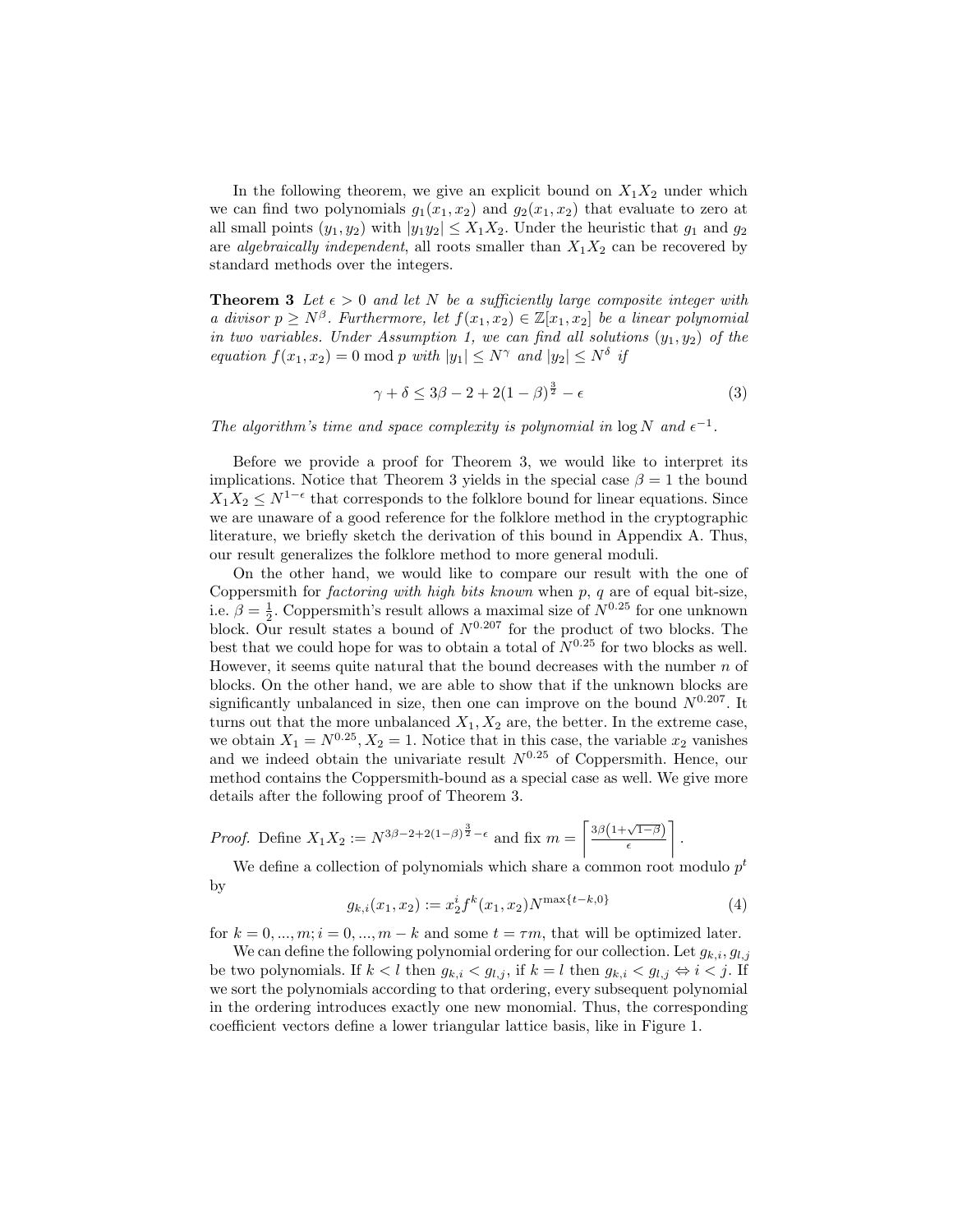

Fig. 1. Basis Matrix in Triangular Form

From the basis matrix we can easily compute the determinant as the product of the entries on the diagonal as  $\det(L) = X^{s_x} Y^{s_y} N^{s_N}$ , where

$$
s_x = s_y = \frac{1}{6}(m^3 + 3m^2 + 2m), \quad s_N = \sum_{i=0}^{\tau m} (m + 1 - i)(\tau m - i) \tag{5}
$$

Now we apply  $L^3$  basis reduction to the lattice basis. Our goal is to find two coefficient vectors whose corresponding polynomials contain all small roots over the integer. Theorem 2 gives us an upper bound on the norm of a second-toshortest vector in the  $L^3$ -reduced basis. If this bound is in turn smaller than the bound in Howgrave-Graham's lemma (Lemma 1), we obtain the desired two polynomials. I.e., we have to satisfy the condition

$$
2^{\frac{d(d-1)}{4(d-1)}} \det(L)^{\frac{1}{d-1}} < d^{-\frac{1}{2}} N^{\beta \tau m}, \tag{6}
$$

where d is the dimension of the lattice L, which in our case is  $d = \frac{1}{2}(m^2 + 3m + 2)$ . If we plug in the value for the determinant and use the fact that  $s_x = \frac{md}{3}$ , we obtain the condition

$$
X_1 X_2 < 2^{-\frac{3(d-1)}{4m}} d^{-\frac{3(d-1)}{2md}} N^{\frac{3\beta \tau m(d-1)}{md} - \frac{3s_N}{md}}.
$$
 (7)

Setting  $\tau = 1 - \sqrt{1 - \beta}$ , the exponent of N can be lower bounded by

$$
3\beta - 2 + 2(1 - \beta)^{\frac{3}{2}} - \frac{3\beta(1 + \sqrt{1 - \beta})}{m}.
$$
 (8)

[Details can be found in Appendix B.]

Comparing this with the value of  $X_1X_2$ , which we defined in the beginning, we can express how m depends on the error term  $\epsilon$ :

$$
m \ge \frac{3\beta \left(1 + \sqrt{1 - \beta}\right)}{\epsilon}.\tag{9}
$$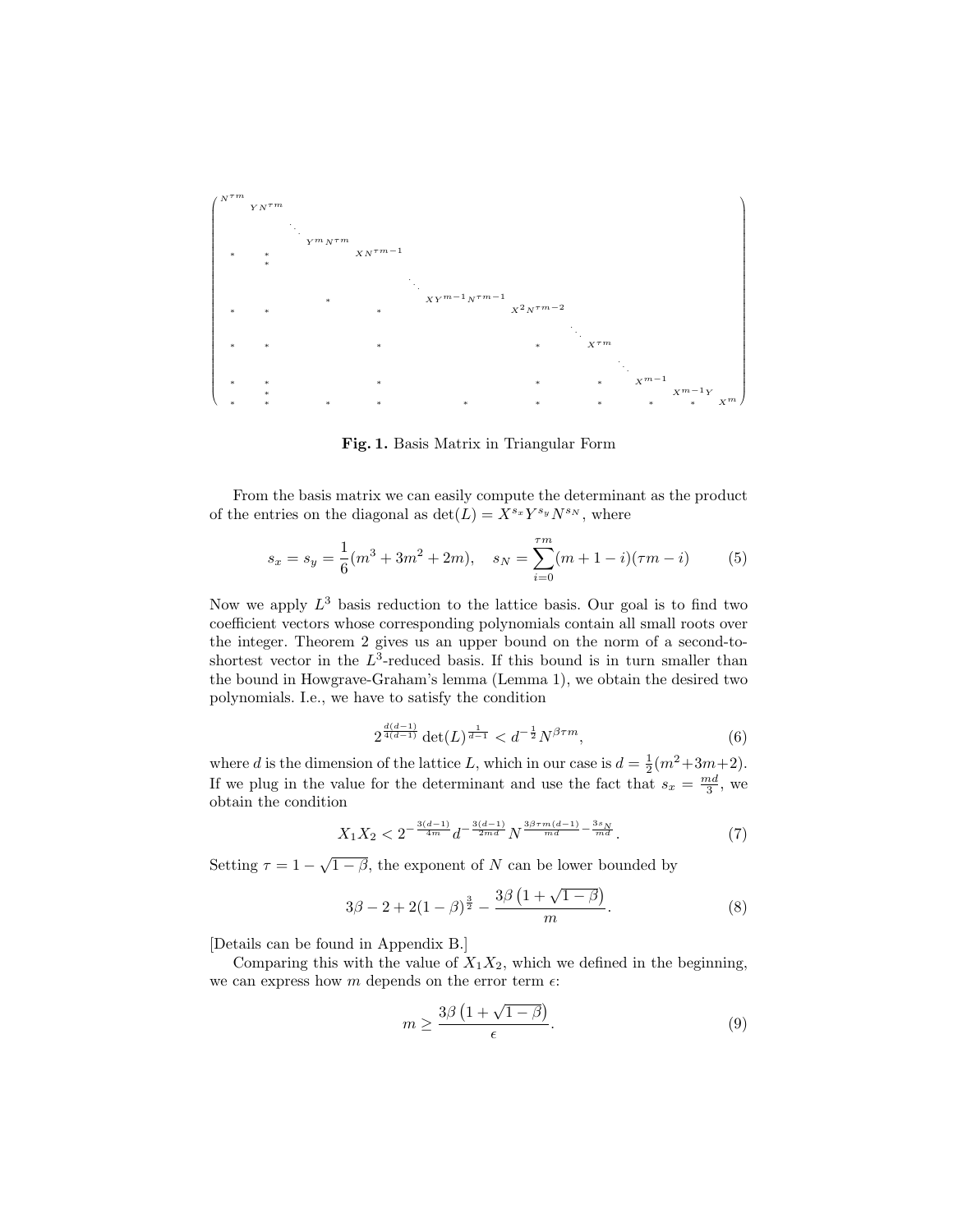which holds for our choice of  $m$ . Therefore, the required condition is fulfilled.

It remains to show that the algorithm's complexity is polynomial in  $log(N)$ and  $\epsilon^{-1}$ . The running time is dominated by  $L^3$  reduction, which is polynomial in the dimension of the lattice and in the bitsize of the entries. Recall that our lattice's dimension is  $\mathcal{O}(m^2)$  and therefore polynomial in  $\epsilon^{-1}$ . For the matrix entries we notice that the power  $f^k$  in the  $g_{k,i}$ 's can be reduced modulo  $N^k$ , since we are looking for roots modulo  $N^k$ . Thus, the coefficients of  $f^k N^{max(\tau m-k,0)}$ have bitsize  $\mathcal{O}(m \log(N))$ . Powers of  $X_2$  appear only with exponents up to m and therefore their bitsize can also be upper bounded by  $\mathcal{O}(m \log(N))$ . Thus, the coefficients' bitsize is  $\mathcal{O}(\epsilon^{-1} \log(N)).$ 

Remark: We also analyzed the bivariate modular instance as a trivariate equation over the integers, which is modelled by

$$
(a_1x_1 + a_2x_2 + a_3)y - N = 0,
$$
\n(10)

where y stands for  $\frac{N}{p}$ . It turns out that we obtain the same bounds as in the modular case.

Theorem 3 holds for any bounds  $X_1, X_2$  within the proven bound for the product  $X_1X_2$ . As pointed out before, the analysis can be improved if one of the bounds is significantly smaller than the other one, say  $X_1 \ll X_2$ . Then one should employ additional extra shifts in the smaller variable, which intuitively means that the smaller variable gets stronger weight since it causes smaller costs.

We do not give the exact formulas for this optimization process. Instead, we show in Figure 2 the resulting graph that demonstrates how the result converges to the known bound  $N^{0.25}$  for unbalanced block-sizes.

Notice that the result from Theorem 3 is indeed optimal not only for equal block-sizes  $X_1 =$  $X_2$  but for most of the possible splittings of blocksizes. Only in extreme cases a better result can be achieved. In the subsequent chapter, we generalize Theorem 3 to an arbitrary number n of blocks. In the generalization however, we will not consider the improvement that can be achieved for strongly unbalanced block-sizes.

Naturally, the bounds  $N^{0.25}$  for  $n = 1$  and  $N^{0.207}$  for  $n = 2$  get worse for arbitrary n. But surprisingly, we will show that for  $n \to \infty$  the



bound does not converge to  $N^0$  as one might expect, but instead to  $N^{0.153}$ . To illustrate this result: If N is a 1000-bit modulus and  $p$ ,  $q$  are 500 bit each. Then 153 bit can be recovered given the remaining  $347$  bits, or  $69.4\%$  of p, in any known positions. However as we will see in the next section, the complexity heavily depends on the number of unknown blocks.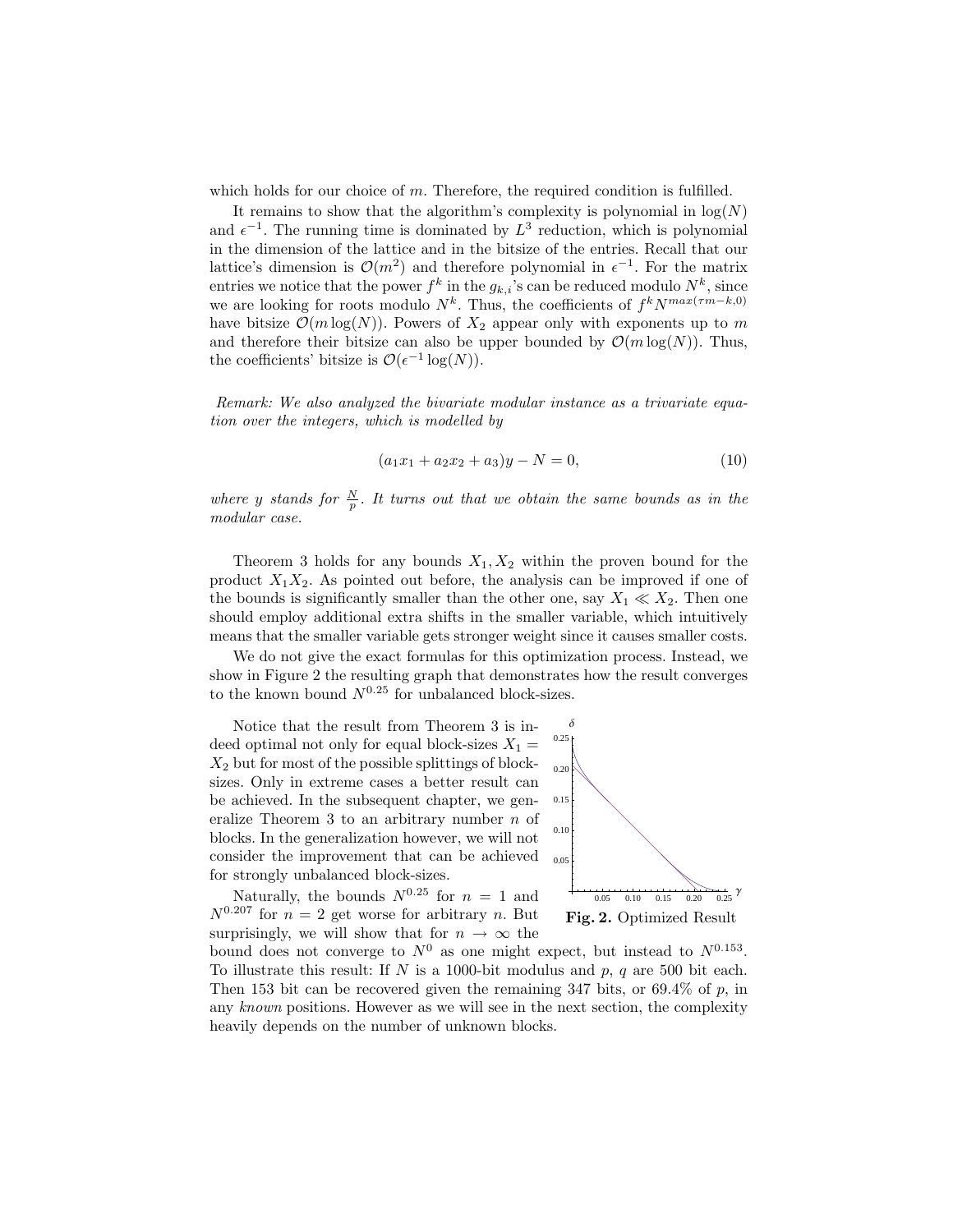#### 4 Extension to More Variables

In this section, we generalize the result of Section 3 from bivariate linear equations with  $n = 2$  to an arbitrary number n of variables  $x_1, \ldots, x_n$ .

Let  $X_1, X_2, \ldots, X_n$  be upper bounds for the variables  $x_1, x_2, \ldots, x_n$ . As in Theorem 3, we will focus on proving a general upper bound for the product  $X_1X_2 \ldots X_n$  that is valid for any  $X_1, X_2, \ldots, X_n$ . Similar to the reasoning in Section 3 it is possible to achieve better results for strongly unbalanced  $X_i$  by giving more weight to variables  $x_i$  with small upper bounds. Although we did not analyze it, we strongly expect that in the case  $X_1 = N^{0.25}$ ,  $X_2 = \cdots = X_n = 1$  everything boils down to the univariate case analyzed by Coppersmith/Howgrave-Graham – except that we obtain an unnecessarily large lattice dimension.

Naturally, we achieve an inferior bound than  $N^{\widetilde{0}.25}$ . But in contrast, our bound holds no matter how the sizes of the unknowns are distributed among the upper bounds  $X_i$ . Let us state our main theorem.

**Theorem 4** Let  $\epsilon > 0$  and let N be a sufficiently large composite integer with a divisor  $p \geq N^{\beta}$ . Furthermore, let  $f(x_1, \ldots, x_n) \in \mathbb{Z}[x_1, \ldots, x_n]$  be a monic linear polynomial in n variables. Under Assumption 1, we can find all solutions  $(y_1, \ldots, y_n)$  of the equation  $f(x_1, \ldots, x_n) = 0 \text{ mod } p$  with  $|y_1| \leq N^{\gamma_1}, \ldots, |y_n| \leq$  $N^{\gamma_n}$  if

$$
\sum_{i}^{n} \gamma_i \le 1 - (1 - \beta)^{\frac{n+1}{n}} - (n+1)(1 - \sqrt[n]{1 - \beta})(1 - \beta) - \epsilon \tag{11}
$$

The time and space complexity of the algorithm is polynomial in  $\log N$  and  $(\frac{e}{\epsilon})^n$ , where e is Euler's constant.

We will prove Theorem 4 at the end of this section. Let us first discuss the implications of the result and the consequences for the factoring with known bits problem. First of all, the algorithm's running time is exponential in the number n of blocks. Thus in order to obtain a polynomial complexity one has to restrict

$$
n = \mathcal{O}\left(\frac{\log \log N}{1 + \log(\frac{1}{\epsilon})}\right).
$$

This implies that for any constant error term  $\epsilon$ , our algorithm is polynomial time whenever  $n = \mathcal{O}(\log \log N)$ .

The proof of the following theorem shows that the bound for  $X_1 \ldots X_n$  in Theorem 4 converges for  $n \to \infty$  to  $N^{\beta + (1-\beta)\ln(1-\beta)}$ . For the factoring with known bits problem with  $\beta = \frac{1}{2}$  this yields the bound  $N^{\frac{1}{2}(1-\ln(2))} \approx N^{0.153}$ . This means that we can recover a  $(1 - \ln(2)) \approx 0.306$ -fraction of the bits of p, or in other words an  $\ln(2) \approx 0.694$ -fraction of the bits of p has to be known.

**Theorem 5** Let  $\epsilon > 0$ . Suppose N is a sufficiently large composite integer with a divisor  $p \geq N^{\beta}$ . Further, suppose we are given an

$$
\left(1 - \frac{1}{\beta}\right) \cdot \ln(1 - \beta) + \epsilon \quad fraction \tag{12}
$$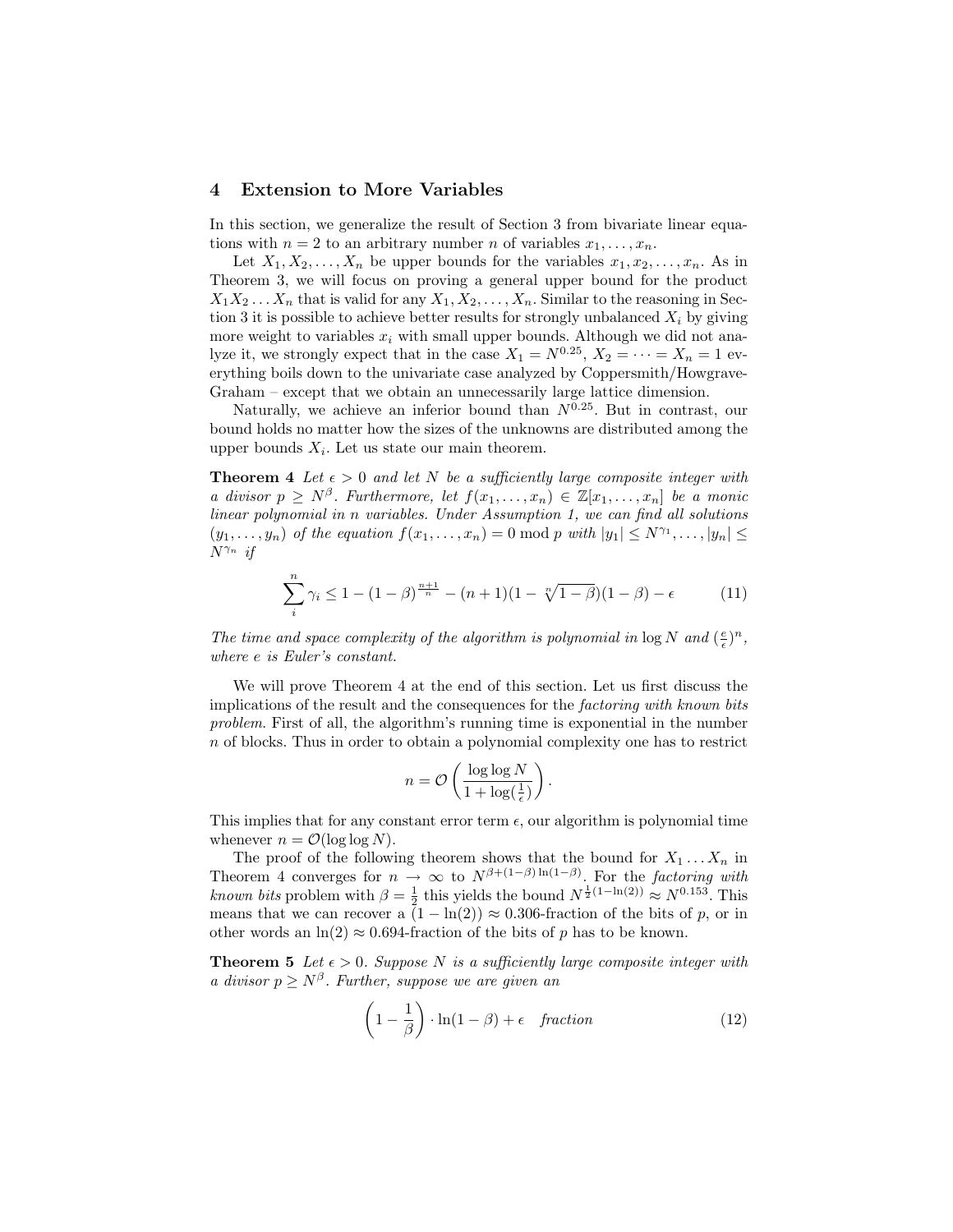of the bits of p. Then, under Assumption 1, we can compute the unknown bits of p in time polynomial in  $\log N$  and  $(\frac{e}{\epsilon})^n$ , where e is Euler's constant.

Proof. From Theorem 4 we know, that we can compute a solution to the equation

 $a_1x_1 + a_2x_2 + \ldots + a_nx_n + a_{n+1} = 0 \bmod p$ 

as long as the product of the unknowns is smaller than  $N^{\gamma}$ , where  $\gamma = \sum_{i}^{n} \gamma_i$ is upper-bounded as in Inequality (11). As noticed already, the bound for  $\gamma$ actually converges for  $n \to \infty$  to a value different from zero. Namely,

$$
\lim_{n \to \infty} \left( 1 - (1 - \beta)^{\frac{n+1}{n}} - (n+1)(1 - \sqrt[n]{1 - \beta})(1 - \beta) \right) = \beta + (1 - \beta) \ln(1 - \beta)
$$
\n(13)

Hence, this is the portion of  $p$  we can at least compute, no matter how many unknowns we have.

Conversely, once we have  $((\beta-1)\ln(1-\beta)+\epsilon)\log(N)$  bits of p given together with their positions, we are able to compute the missing ones. Since  $\log N \le \frac{\log p}{\beta}$ , we need at most an  $((1 - \frac{1}{\beta}) \ln(1 - \beta) + \epsilon)$ -fraction of the bits of p.

Theorem 5 implies a polynomial-time algorithm for the factoring with known bits problem whenever the number of unknown bit-blocks is  $n = \mathcal{O}(\log \log N)$ . However, the algorithm can be applied for larger  $n$  as well. As long as  $n$  is subpolynomial in the bit-size of  $N$ , the resulting complexity will be sub-exponential in the bit-size of N.

It remains to prove our main theorem.

#### Proof of Theorem 4:

Define  $\prod_{i=1}^{n} X_i := N^{1-(1-\beta)^{\frac{n+1}{n}}-(n+1)(1-\sqrt[n]{1-\beta})(1-\beta)-\epsilon}$ . Let us fix

$$
m = \left\lceil \frac{n(\frac{1}{\pi}(1-\beta)^{-0.278465} - \beta \ln(1-\beta))}{\epsilon} \right\rceil \tag{14}
$$

We define the following collection of polynomials which share a common root modulo  $p^t$ 

$$
g_{i_2,\dots,i_n,k} = x_2^{i_2}\dots x_n^{i_n} f^k N^{\max\{t-k,0\}} \tag{15}
$$

where  $i_j \in \{0, ..., m\}$  such that  $\sum_{j=2}^n i_j \leq m-k$ . The parameter  $t = \tau m$ has to be optimized. Notice that the set of monomials of  $g_{i_2,\dots,i_n,k}$  defines an n-dimensional simplex.

It is not hard to see that there is an ordering of the polynomials in such a way that each new polynomial introduces exactly one new monomial. Therefore the lattice basis constructed from the coefficient vectors of the  $g_{i_2,\dots,i_n,k}$ 's has triangular form, if they are sorted according to the order. The determinant  $det(L)$ of the corresponding lattice  $L$  is then simply the product of the entries on the diagonal:

$$
\det(L) = \prod_{i=1}^{n} X_i^{s_{x_i}} N^{s_N},
$$
\n(16)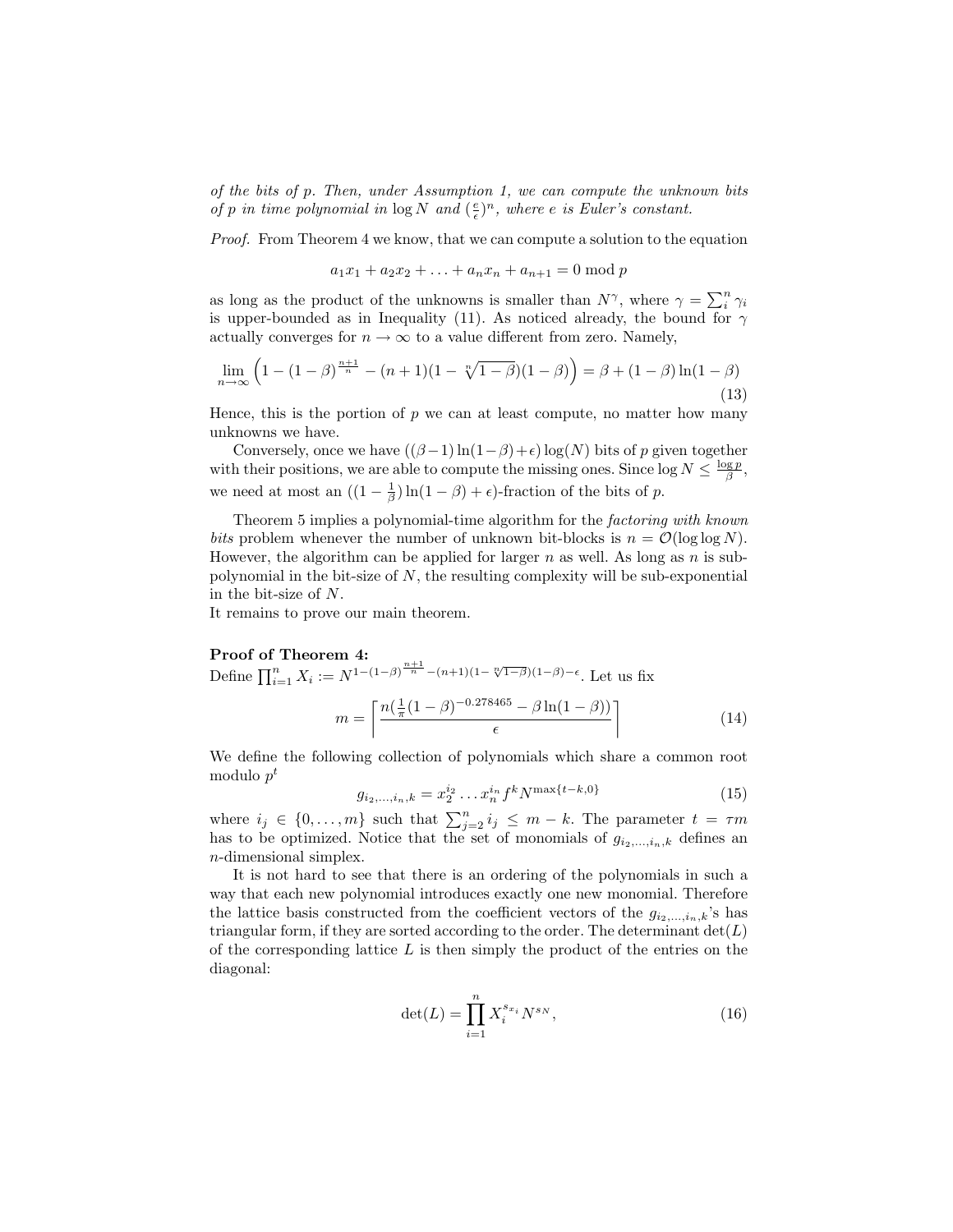with  $s_{x_i} = \binom{m+n}{m-1}$  and  $s_N = md\tau - \binom{m+n}{m-1} + \binom{m(1-\tau)+n}{m(1-\tau)-1}$ , where  $d = \binom{m+n}{m}$  is the dimension of the lattice.

Now we ensure that the vectors from  $L^3$  are sufficiently small, so that we can apply the Lemma of Howgrave-Graham (Lemma 1) to obtain a solution over Z. We have to satisfy the condition

$$
2^{\frac{d(d-1)}{4(d-n+1)}} \det(L)^{\frac{1}{d-n+1}} < d^{-\frac{1}{2}} N^{\beta \tau m}
$$

Using the value of the determinant in (16) and the fact that  $s_{x_i} = \frac{md}{n+1}$  we obtain

$$
\prod_{i=1}^n X_i \leq 2^{-\frac{(d-1)(n+1)}{4m}} d^{-\frac{(n+1)(d-n+1)}{2md}} N^{(\beta m \tau (d-n+1) - dm \tau + \binom{m+n}{m-1} - \binom{m(1-\tau)+n}{m(1-\tau)-1})\frac{n+1}{md}}.
$$

In Appendix C we show how to derive a lower bound on the right-hand side for the optimal value  $\tau = 1 - (1 - \beta)^{\frac{1}{n}}$ . Using  $X_i = N^{\gamma_i}$  the condition reduces to

$$
\sum_{i=1}^{n} \gamma_i \le 1 - (1 - \beta)^{\frac{n+1}{n}} - (n+1)(1 - \sqrt[n]{1 - \beta})(1 - \beta) - \frac{n\frac{1}{\pi}(1 - \beta)^{-0.278465}}{m} + \beta \ln(1 - \beta) \frac{n}{m}.
$$

Comparing this to the initial definition of  $\prod_{i=1}^{n} X_i$ , we obtain for the error term  $\epsilon$ 

$$
-\frac{n\frac{1}{\pi}(1-\beta)^{-0.278465}}{m} + \beta \ln(1-\beta)\frac{n}{m} \ge -\epsilon
$$
  

$$
\Leftrightarrow m \ge \frac{n(\frac{1}{\pi}(1-\beta)^{-0.278465} - \beta \ln(1-\beta))}{\epsilon} = \mathcal{O}(\frac{n}{\epsilon})
$$

which holds for our choice of m.

To conclude the proof, we notice that the dimension of the lattice is  $d =$  $\mathcal{O}(\frac{m^n}{n!}) = \mathcal{O}(\frac{e^n}{\epsilon^n n^n}) = \mathcal{O}(\frac{e^n}{\epsilon^n}).$  For the bitsize of the entries in the basis matrix we observe that we can reduce the coefficients of  $f^i$  in g modulo  $N^i$ . Thus the product  $f^k N^{\max\{ \tau m-k,0\}}$  is upper bounded by  $B = m \log(N)$ . Further notice that the bitsize of  $X_2^{i_2} \ldots X_n^{i_2}$  is also upper bounded by  $m \log(N)$  since  $\sum_{i=2}^n i_j \leq$ m and  $X_i \leq N$ .

The running time is dominated by the time to run  $L^3$ -lattice reduction on a basis matrix of dimension  $d$  and bit-size  $B$ . Thus, the time and space complexity of our algorithm is polynomial in  $\log N$  and  $(\frac{e}{\epsilon})$  $\overline{\phantom{a}}$ .

#### 5 Experimental Results

We implemented our lattice-based algorithm using the  $L^2$ -algorithm from Nguyen, Stehlé [NS05]. We tested the algorithm for instances of the *factoring* with known bits problem with  $n = 2, 3$  and 4 blocks of unknown bits. Table 5 shows the experimental results for an 512-bit RSA modulus  $N$  with divisor  $p$  of size  $p \geq N^{\frac{1}{2}}$ .

For given parameters  $m, t$  we computed the number of bits that one should theoretically be able to recover from  $p$  (column *pred* of Table 5). For each bound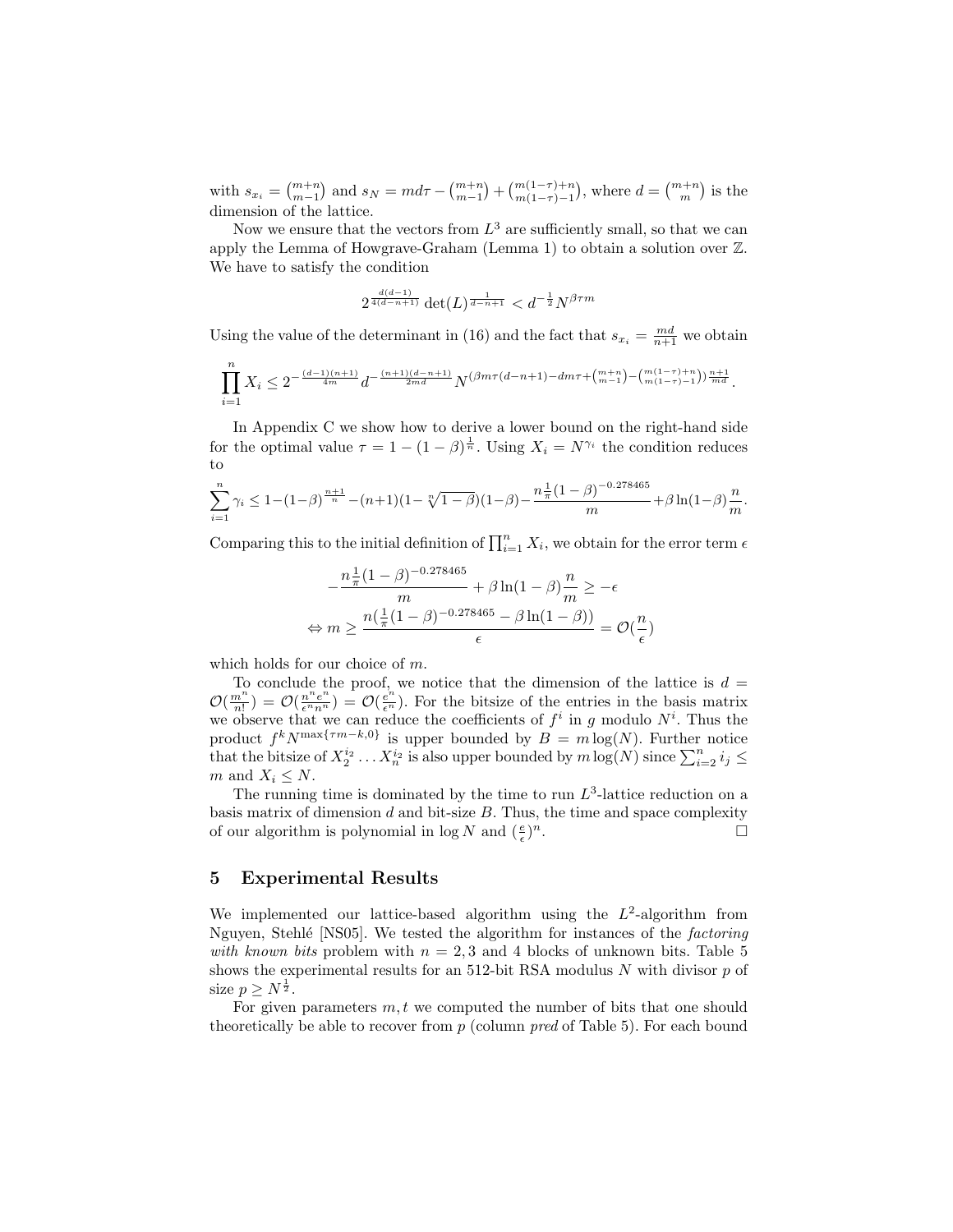we made two experiments (column  $exp$ ). The first experiment splits the bound into n equally sized pieces, whereas the second experiment unbalancedly splits the bound in one large piece and  $n-1$  small ones. In the unbalanced case, we were able to recover a larger number of bits than theoretically predicted. This is consistent with the reasoning in Section 3 and 4.

|                |        |    |     |    |                  | $n m t dim(L) $ pred (bit) exp (bit) time (min) |
|----------------|--------|----|-----|----|------------------|-------------------------------------------------|
|                | 2 15 4 |    | 136 | 90 | 45/45            | 25                                              |
|                | 2 15 4 |    | 136 | 90 | 87/5             | 15                                              |
| $\overline{3}$ |        |    | 120 | 56 | 19/19/19         | 0.3                                             |
| 3              | 7      |    | 120 | 56 | 52/5/5           | 0.3                                             |
|                | 3 10 2 |    | 286 | 69 | 23/23/23         | 450                                             |
|                | 3 10   | 12 | 286 | 69 | 57/6/6           | 580                                             |
| 4              | 5      | 1  | 126 | 22 | $\sqrt{7/6}/6/6$ | 3                                               |
| 4              | 5      |    | 126 | 22 | 22/2/2/2         | 4.5                                             |

Table 1. Experimental Results

In all of our experiments, we successfully recovered the desired small root, thereby deriving the factorization of N. We were able to extract the root both by Gröbner basis reduction as well as by numerical methods in a fraction of a second.

For Gröbner basis computations, it turns out to be useful that our algorithm actually outputs more sufficiently small norm polynomials than predicted by the  $L^3$ -bounds. This in turn helps to speed up the computation a lot.

As a numerical method, we used multidimensional Newton iteration on the starting point  $\frac{1}{2}(X_1,\ldots,X_n)$ . Usually this did already work. If not, we were successful with the vector of upper-bounds  $(X_1, \ldots, X_n)$  as a starting point. Although this approach worked well and highly efficient in practice, we are unaware of a starting point that provably lets the Newton method converge to the desired root.

Though Assumption 1 worked perfectly for the described experiments, we also considered two pathological cases, where one has to take special care.

First, a problem arises when we have a prediction of  $k$  bits that can be recovered, but we use a much smaller sum of bits in our  $n$  blocks. In this case, the smallest vector lies in a sublattice of small dimension. As a consequence, we discovered that then usually all of our small norm polynomials shared  $f(x)$ as a common divisor. When we removed the gcd, the polynomials were again algebraically independent and we were able to retrieve the root. Notice that removing  $f(x)$  does not eliminate the desired root, since  $f(x)$  does not contain the root over the integers (but  $mod p$ ).

A second problem may arise in the case of two closely adjacent unknown blocks, e.g. two blocks that are separated by one known bit only. Since in comparison with the *n*-block case the case of  $n - 1$  blocks gives a superior bound,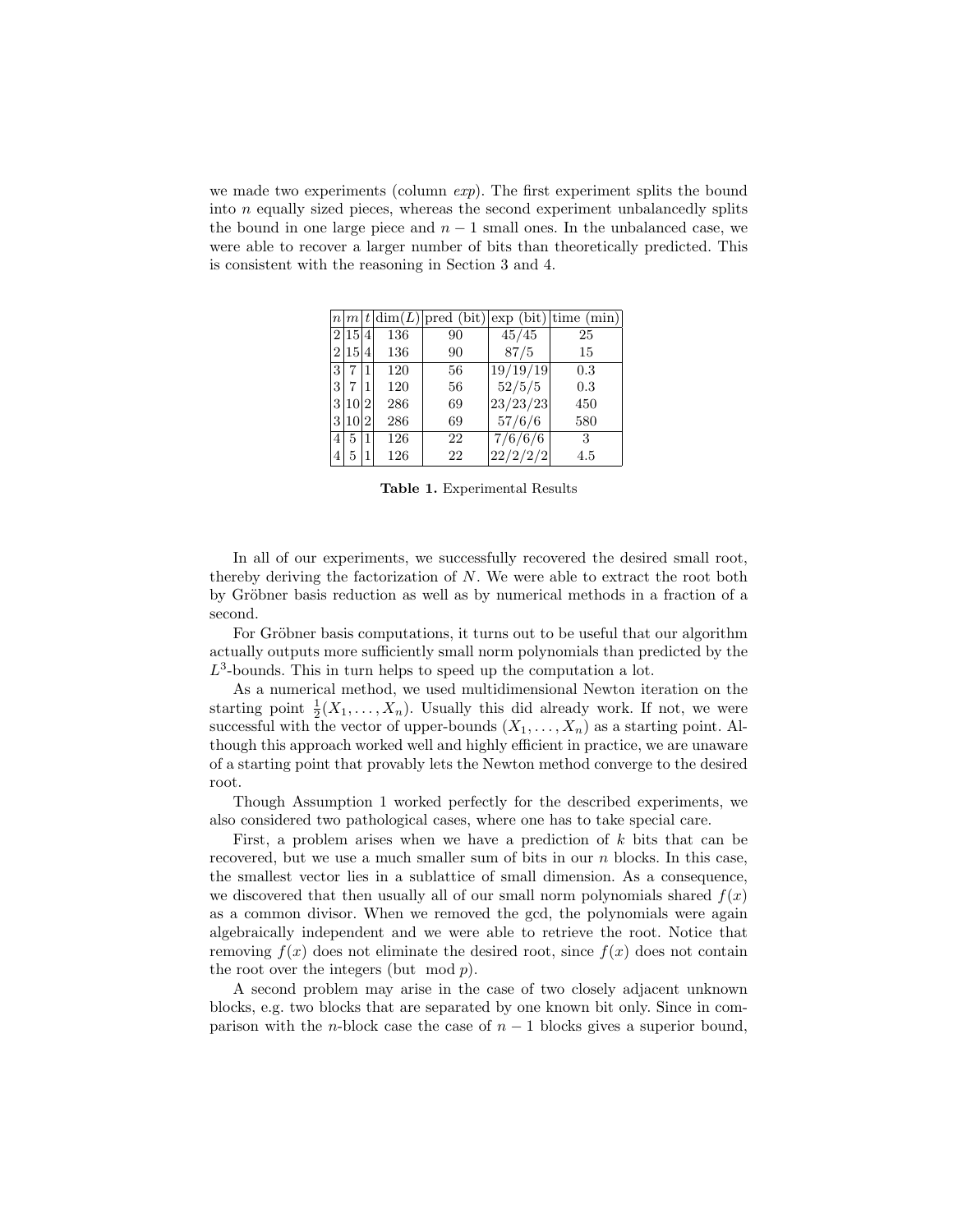it turns out to be better in some cases to merge two closely adjacent blocks into one variable. That is what implicitly seems to happen in our approach. The computations then yield the desired root only in those variables which are sufficiently separated. The others have to be merged before re-running the algorithm in order to obtain all the unknown bits. Alternatively, we confirmed experimentally that merging the nearby blocks from the beginning immediately yields the desired root.

Both pathological cases are no failure of Assumption 1, since one can still easily extract the desired root. All that one has to do is to either remove a gcd or to merge variables.

## 6 Conclusion and Open Problems

We proposed a heuristic lattice-based algorithm for finding small solutions of linear equations  $a_1x_1 + \cdots + a_nx_n + a_{n+1} = 0 \text{ mod } p$ , where p is an unknown divisor of some known N. Our algorithm gives a solution for the factoring with known bits problem given  $ln(2) \approx 70\%$  of the bits of p in any locations.

Since the time and space complexity of our algorithm is polynomial in  $log N$ but exponential in the number  $n$  of variables, we obtain a polynomial time algorithm for  $n = \mathcal{O}(\log \log N)$  and a subexponential time algorithm for  $n =$  $o(\log N)$ . This naturally raises the question whether there exists some algorithm with the same bound having complexity polynomial in  $n$ . This would immediately yield a polynomial time algorithm for factoring with 70% bits given, independently of the given bit locations and the number of consecutive bit blocks. We do not know whether such an algorithm can be achieved for polynomial equations with unknown divisor. On the other hand, we feel that the complexity gap between the folklore method for known divisors with complexity linear in  $n$ and our method is quite large, even though the folklore method relies on much stronger assumptions.

Notice that in the factoring with known bits problem, an attacker is given the location of the given bits of  $p$  and he has to fill in the missing bits. Let us give a crude analogy for this from coding theory, where one is given the codeword p with erasures in some locations. Notice that our algorithm is able to correct the erasures with the help of the redundancy given by  $N$ . Now a challenging question is whether there exist similar algorithms for error-correction of codewords p. I.e., one is given  $p$  with a certain percentage of the bits flipped. Having an algorithm for this problem would be highly interesting in situations with error-prone sidechannels.

We would like to thank the anonymous reviewers and especially Robert Israel for helpful comments and ideas.

## References

[Ajt98] Miklós Ajtai. The Shortest Vector Problem in  $L_2$  is NP-hard for Randomized Reductions (Extended Abstract). In STOC, pages 10–19, 1998.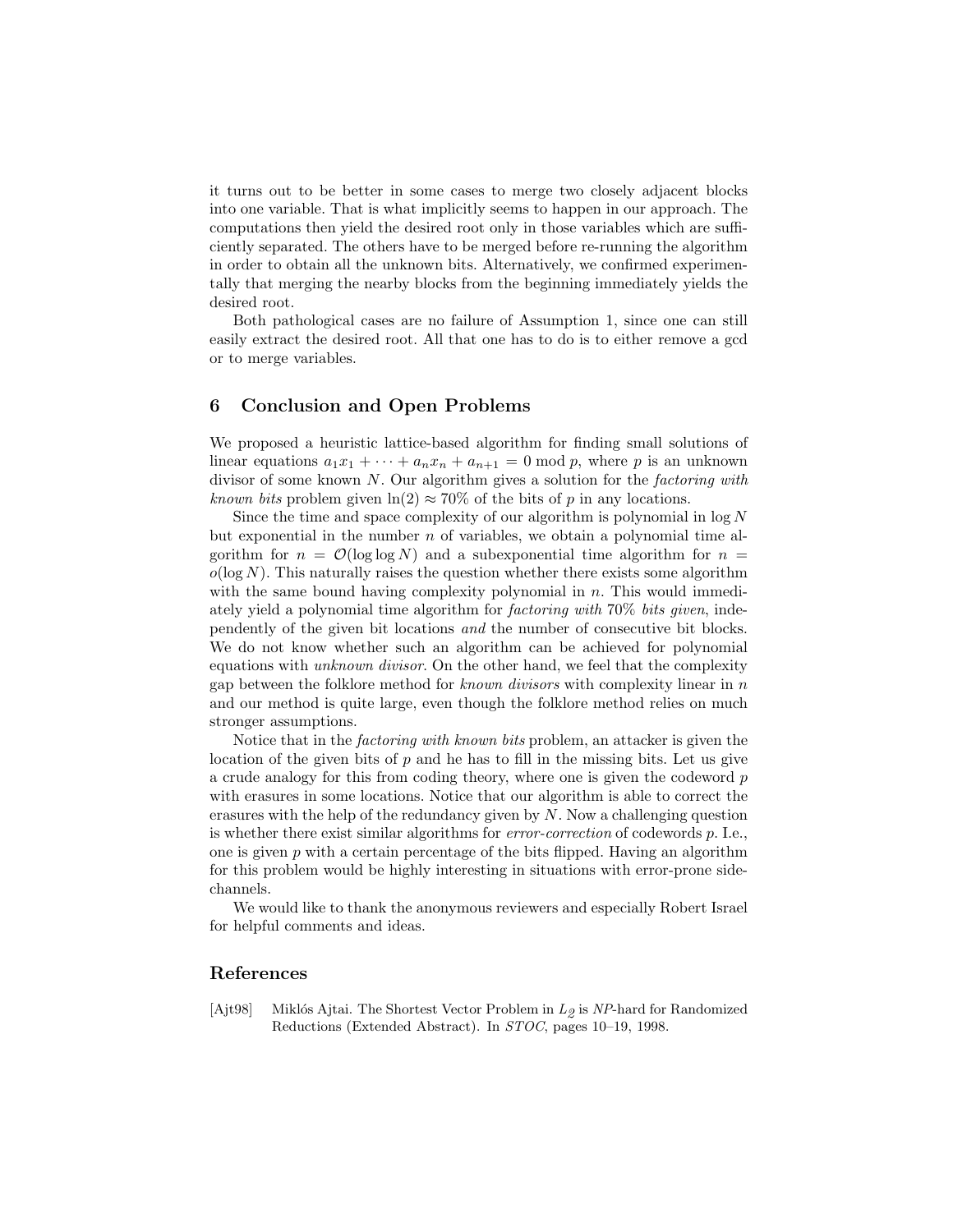- [BD00] Dan Boneh and Glenn Durfee. Cryptanalysis of RSA with private key d less than  $N^{0.292}$ . IEEE Transactions on Information Theory, 46(4):1339, 2000.
- [BM06] Daniel Bleichenbacher and Alexander May. New Attacks on RSA with Small Secret CRT-Exponents. In Public Key Cryptography, pages 1-13, 2006.
- [CJL<sup>+</sup>92] Matthijs J. Coster, Antoine Joux, Brian A. LaMacchia, Andrew M. Odlyzko, Claus-Peter Schnorr, and Jacques Stern. Improved Low-Density Subset Sum Algorithms. Computational Complexity, 2:111–128, 1992.
- [CM07] Jean-Sébastien Coron and Alexander May. Deterministic Polynomial-Time Equivalence of Computing the RSA Secret Key and Factoring. J. Cryptology,  $20(1):39-50, 2007.$
- [Cop96a] Don Coppersmith. Finding a Small Root of a Bivariate Integer Equation; Factoring with High Bits Known. In EUROCRYPT, pages 178–189, 1996.
- [Cop96b] Don Coppersmith. Finding a Small Root of a Univariate Modular Equation. In EUROCRYPT, pages 155–165, 1996.
- [Cop97] Don Coppersmith. Small Solutions to Polynomial Equations, and Low Exponent RSA Vulnerabilities. J. Cryptology, 10(4):233–260, 1997.
- [Cor07] Jean-Sébastien Coron. Finding Small Roots of Bivariate Integer Polynomial Equations: A Direct Approach. In CRYPTO, pages 379–394, 2007.
- [GM97] Marc Girault and Jean-François Misarsky. Selective Forgery of RSA Signatures Using Redundancy. In EUROCRYPT, pages 495–507, 1997.
- [GTV88] Marc Girault, Philippe Toffin, and Brigitte Vallée. Computation of Approximate L-th Roots Modulo n and Application to Cryptography. In CRYPTO, pages 100–117, 1988.
- [Has88] Johan Hastad. Solving Simultaneous Modular Equations of Low Degree. SIAM Journal on Computing, 17(2):336–341, 1988.
- [HG97] Nick Howgrave-Graham. Finding Small Roots of Univariate Modular Equations Revisited. Proceedings of the 6th IMA International Conference on Cryptography and Coding, pages 131–142, 1997.
- [HG01] Nick Howgrave-Graham. Approximate Integer Common Divisors. In CaLC, pages 51–66, 2001.
- [LLL82] Arjen K. Lenstra, Hendrik W. Lenstra, and László Lovász. Factoring Polynomials with Rational Coefficients. Mathematische Annalen, 261(4):515–534, 1982.
- [Mau95] Ueli M. Maurer. On the Oracle Complexity of Factoring Integers. Computational Complexity, 5(3/4):237–247, 1995.
- [May03] Alexander May. New RSA Vulnerabilities Using Lattice Reduction Methods. PhD thesis, University of Paderborn, 2003.
- [May04] Alexander May. Computing the RSA Secret Key Is Deterministic Polynomial Time Equivalent to Factoring. In CRYPTO, pages 213–219, 2004.
- [Min10] Herrmann Minkowski. Geometrie der Zahlen. Teubner, 1910.
- [Ngu04] Phong Q. Nguyen. Can We Trust Cryptographic Software? Cryptographic Flaws in GNU Privacy Guard v1.2.3. In EUROCRYPT, pages 555–570, 2004.
- [NS01] Phong Q. Nguyen and Jacques Stern. The Two Faces of Lattices in Cryptology. In CaLC, pages 146–180, 2001.
- [NS05] Phong Q. Nguyen and Damien Stehlé. Floating-Point LLL Revisited. In EUROCRYPT, pages 215–233, 2005.
- [RS85] Ronald L. Rivest and Adi Shamir. Efficient Factoring Based on Partial Information. In EUROCRYPT, pages 31–34, 1985.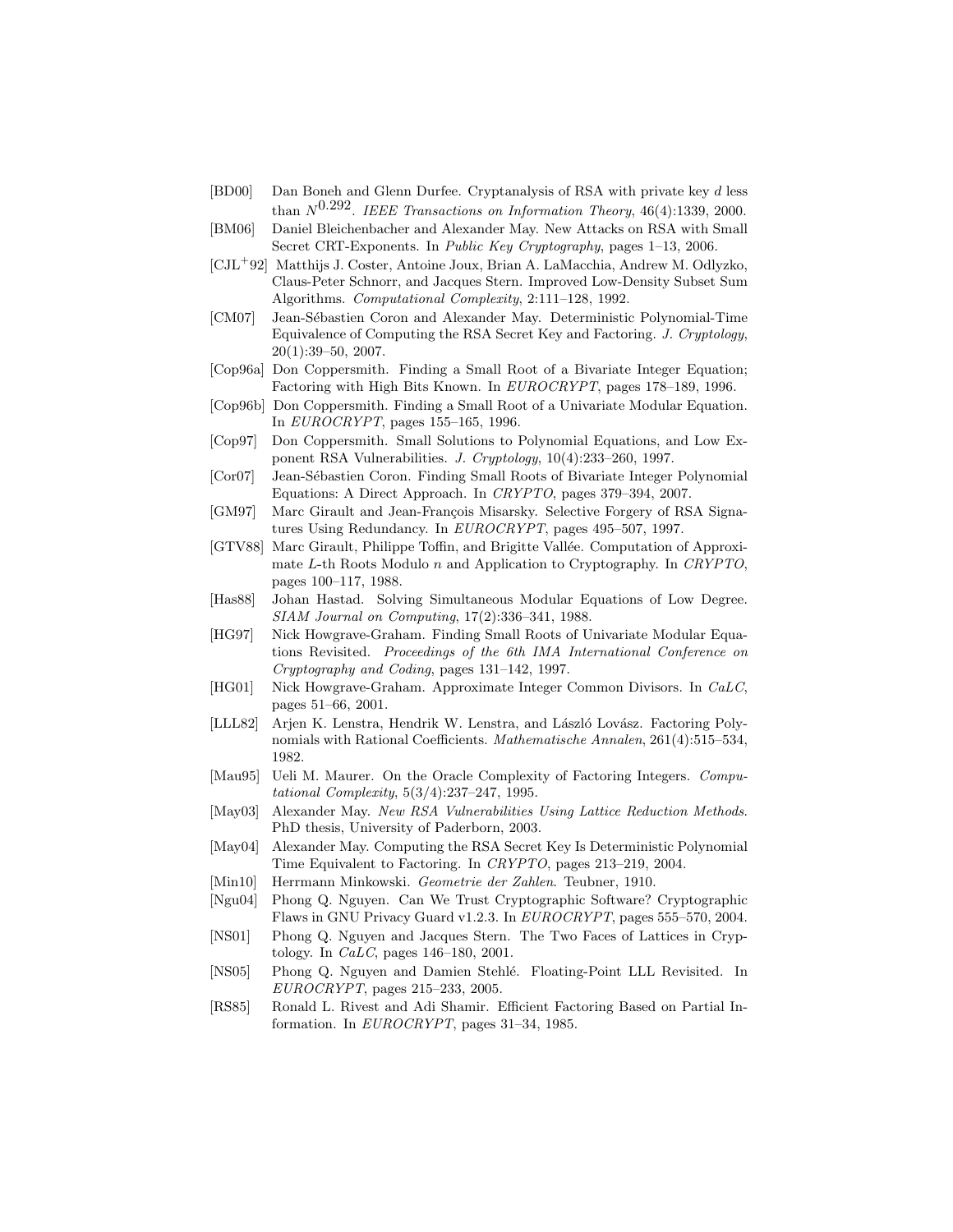#### A Linear Equations with Known Modulus

We briefly sketch the folklore method for finding small roots of linear modular equations  $a_1x_1 + \cdots + a_nx_n = 0$  mod N with known modulus N. Further, we assume that  $gcd(a_i, N) = 1$  for some i, wlog  $gcd(a_n, N) = 1$ . Let  $X_i$  be upper bounds on  $|y_i|$ . We can handle inhomogeneous modular equations by introducing a term  $a_{n+1}x_{n+1}$ , where  $|y_{n+1}| \leq X_{n+1} = 1$ .

We would like to point out that the heuristic for the folklore method is quite different compared to the one taken in our approach. First of all, the method requires to solve a shortest vector problem in a certain lattice. This problem is known to be NP-hard for general lattices. Second, one assumes that there is only one linear independent vector that fulfills the Minkowski bound (Theorem 1) for the shortest vector.

We will show under this heuristic assumption that the shortest vector yields the unique solution  $(y_1, \ldots, y_n)$  whenever

$$
\prod_{i=1}^{n} X_i \leq N.
$$

We multiply our linear equation with  $-a_n^{-1}$  and obtain

$$
b_1x_1 + b_2x_2 + \ldots + b_{n-1}x_{n-1} = x_n \mod N
$$
, where  $b_i = a_n^{-1}a_i$  (17)

For a solution  $(y_1, \ldots, y_n)$  of (17) we know  $\sum_{i=1}^{n-1} b_i y_i = y_n - yN$  for some  $y \in \mathbb{Z}$ . Consider the lattice  $L$  generated by the row vectors of the following matrix

$$
B = \begin{pmatrix} Y_1 & 0 & 0 & \dots & 0 & Y_n b_1 \\ 0 & Y_2 & 0 & 0 & Y_n b_2 \\ \vdots & \ddots & \vdots & \vdots & \vdots \\ \vdots & & & & Y_{n-1} Y_n b_{n-1} \\ 0 & 0 & 0 & \dots & 0 & Y_n N \end{pmatrix}
$$

with  $Y_i = \frac{N}{X_i}$ . By construction,

$$
v = (y_1, \dots, y_{n-1}, y) \cdot B = (Y_1 y_1, \dots, Y_n y_n)
$$

is a vector of L. We show, that this is a short vector which fulfills the Minkowski bound from Theorem 1. If we assume that  $v$  is actually the shortest vector, then we can solve an SVP instance.

Since  $Y_i y_i = \frac{y_i}{X_i} N \le N$  we have  $||v|| \le \sqrt{n} N$ . Further, the determinant of the lattice  $L$  is

$$
\det(L) = N \prod_{i=1}^{n} Y_i = N \prod_{i=1}^{n} \frac{N}{X_i} = N^{n+1} \prod_{i=1}^{n} \frac{1}{X_i}.
$$

The vector  $v$  thus fulfills the Minkowski bound, if

$$
\sqrt{n}N \le \sqrt{n} \det(L)^{\frac{1}{n}} \quad \Leftrightarrow \quad \prod_{i=1}^{n} X_i \le N.
$$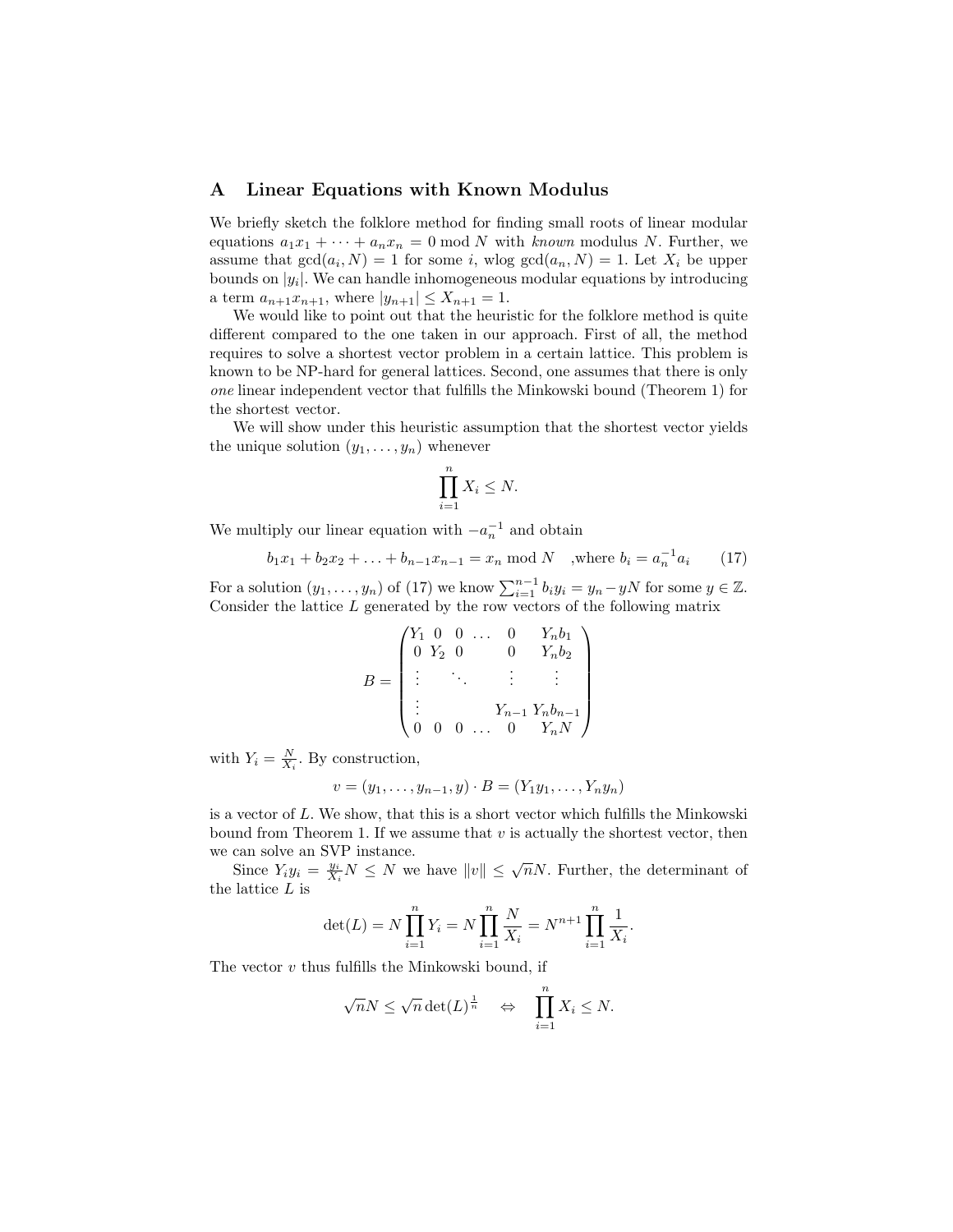## B Lower Bound in Theorem 2

Starting with

$$
X_1X_2<2^{-\frac{3(d-1)}{4m}}d^{-\frac{3(d-1)}{2md}}N^{\frac{3\beta\tau m(d-1)}{md}-\frac{3s_N}{md}}
$$

we wish to derive a lower bound of the right-hand side. First we notice that for sufficiently large  $N$  the powers of 2 and  $d$  are negligible. Thus, we only examine the exponent of N. We use the values  $d = \frac{1}{2}(m^2 + 3m + 2)$  and  $s_N =$  $\sum_{i=0}^{7m} (m+1-i)(\tau m-i)$  and get

$$
\tau (3\beta - 3\tau + \tau^2) + \frac{-\tau - 6\beta\tau + \tau^3}{1 + m} - \frac{2(\tau - 3\beta\tau - 3\tau^2 + 2\tau^3)}{2 + m}.
$$

For  $\tau$  we choose  $1 - \sqrt{(1 - \beta)}$ , resulting in

$$
-2+2\sqrt{1-\beta}+3\beta-2\beta\sqrt{1-\beta}
$$
  

$$
-\frac{3\sqrt{1-\beta}}{1+m}+\frac{6\sqrt{1-\beta}}{2+m}+\frac{7\beta\sqrt{1-\beta}}{1+m}-\frac{10\beta\sqrt{1-\beta}}{2+m}+\frac{6(-1+2\beta)}{2+m}-\frac{3(-1+3\beta)}{1+m}
$$

.

Now we combine the terms that change their sign in the possible  $\beta$ -range, such that we obtain a term which is either positive or negative for all  $\beta \in (0,1)$ 

$$
-\frac{3\sqrt{1-\beta}}{1+m} - \frac{3(-1+3\beta)}{1+m} + \frac{7\beta\sqrt{1-\beta}}{1+m} = \frac{3-3\sqrt{1-\beta}-9\beta+7\beta\sqrt{1-\beta}}{1+m} < 0
$$
  

$$
\frac{6(-1+2\beta)}{2+m} + \frac{6\sqrt{1-\beta}}{2+m} = \frac{6(-1+\sqrt{1-\beta}+2\beta)}{2+m} > 0 \text{ for all } \beta \in (0,1).
$$

Finally, we approximate the positive terms by  $\frac{*}{2m}$  and the negative ones by  $\frac{*}{m}$ and obtain

$$
2^{-\frac{3(d-1)}{4m}}d^{-\frac{3(d-1)}{2md}}N^{\frac{3\beta\tau m(d-1)}{md}-\frac{3s_N}{md}} \ge N^{-2+2\sqrt{1-\beta}+3\beta-2\beta\sqrt{1-\beta}-\frac{3\beta(1+\sqrt{1-\beta})}{m}}.\tag{18}
$$

## C Lower Bound in Theorem 3

We derive a lower bound of

$$
2^{-\frac{(d-1)(n+1)}{4m}}d^{-\frac{(n+1)(d-n+1)}{2md}}N^{(\beta m\tau(d-n+1)-dm\tau +\binom{m+n}{m-1}-\binom{m(1-\tau)+n}{m(1-\tau)-1})\frac{n+1}{md}}.
$$

For sufficiently large  $N$ , the powers of 2 and  $d$  are negligible and thus we consider in the following only the exponent of N

$$
\left(\beta m\tau(d-n+1) - dm\tau + \binom{m+n}{m-1} - \binom{m(1-\tau)+n}{m(1-\tau)-1}\right) \frac{n+1}{md}
$$
  
=  $\beta\tau(n+1) - \frac{\beta\tau(n-1)(n+1)}{d} - \tau(n+1) + 1 - \frac{\prod_{k=0}^{n}(m(1-\tau)+k)}{n!md}.$ 

With  $d = \binom{m+n}{m} = \frac{(m+n)!}{m!n!} = \frac{\prod_{k=1}^{n} (m+k)}{n!}$  we have

$$
\beta\tau(n+1)-\tau(n+1)+1-\frac{\beta\tau(n-1)(n+1)!}{\prod_{k=1}^n(m+k)}-\frac{\prod_{k=0}^n(m(1-\tau)+k)}{\prod_{k=0}^n(m+k)}.
$$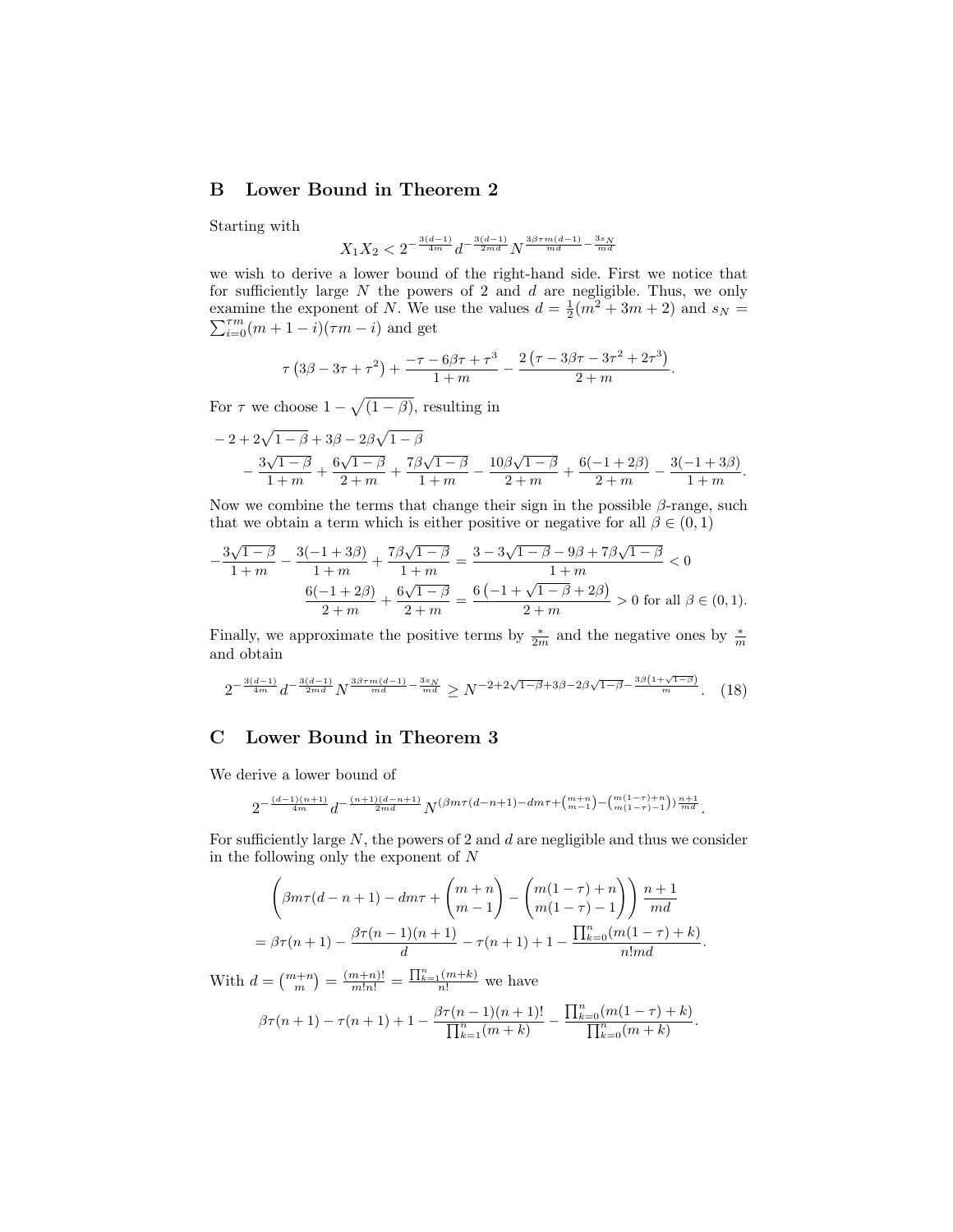We now analyze the last two terms separately. For the first one, if we choose  $\tau = 1 - \sqrt[n]{(1-\beta)}$  we obtain

$$
\frac{\beta \tau(n-1)(n+1)!}{\prod_{k=1}^n (m+k)} \leq \frac{\beta(1-\sqrt[n]{1-\beta})(n-1)(n+1)!}{(m+1)\prod_{k=2}^n k} \leq \frac{\beta(1-\sqrt[n]{1-\beta})n^2}{m}.
$$

Fact 1

$$
n(1 - \sqrt[n]{1 - \beta}) \le -\ln(1 - \beta)
$$
 (19)

Using this approximation, we obtain

$$
\frac{\beta\tau(n-1)(n+1)!}{\prod_{k=1}^n(m+k)} \leq -\ln(1-\beta)\beta\frac{n}{m}.
$$

The analysis of the second term  $\frac{\prod_{k=0}^{n} (m(1-\tau)+k)}{\prod_{k=0}^{n} (m+k)}$  is a bit more involved. We use its partial fraction expansion to show an upper bound.

**Lemma 2** For  $\tau = 1 - (1 - \beta)^{\frac{1}{n}}$  we have

$$
\frac{\prod_{k=0}^{n}(m(1-\tau)+k)}{\prod_{k=0}^{n}(m+k)} \le (1-\beta)^{\frac{n+1}{n}} + \frac{1}{\pi}(1-\beta)^{-0.278465} \frac{n}{m}.\tag{20}
$$

Proof. First notice that

$$
\frac{\prod_{k=0}^{n}(m(1-\tau)+k)}{\prod_{k=0}^{n}(m+k)} = (1-\tau)^{n+1} + \frac{\prod_{k=0}^{n}(m(1-\tau)+k) - (1-\tau)^{n+1}\prod_{k=0}^{n}(m+k)}{\prod_{k=0}^{n}(m+k)}.
$$

We analyze the second part of this sum. Its partial fraction expansion is

$$
\frac{\prod_{k=0}^{n}(m(1-\tau)+k) - (1-\tau)^{n+1}\prod_{k=0}^{n}(m+k)}{\prod_{k=0}^{n}(m+k)} = \frac{c_0}{m} + \frac{c_1}{m+1} + \ldots + \frac{c_n}{m+n}.
$$
 (21)

Our goal is to determine the values  $c_i$ . Start by multiplying with  $\prod_{k=0}^n (m + k)$ :

$$
\prod_{k=0}^{n} (m(1-\tau) + k) - (1-\tau)^{n+1} \prod_{k=0}^{n} (m+k) = \sum_{i=0}^{n} c_i \prod_{\substack{k=0 \ k \neq i}}^{n} (m+k).
$$

Now we successively set  $m$  equal to the roots of the denominator and solve for  $c_i$ . For the *i*-th root  $m = -i$  we obtain

$$
\prod_{k=0}^{n}(-i(1-\tau) + k) = c_i \prod_{\substack{k=0 \ k \neq i}}^{n} (k - i)
$$

$$
c_i = \frac{\prod_{k=0}^{n} (-i(1-\tau) + k)}{\prod_{\substack{k=0 \ k \neq i}}^{n} (k - i)}
$$

.

We can rewrite this in terms of the Gamma function as

$$
c_i = (-1)^i \frac{\Gamma(-i(1-\tau) + n + 1)}{\Gamma(i+1)\Gamma(n-i+1)\Gamma(-i(1-\tau))}.
$$